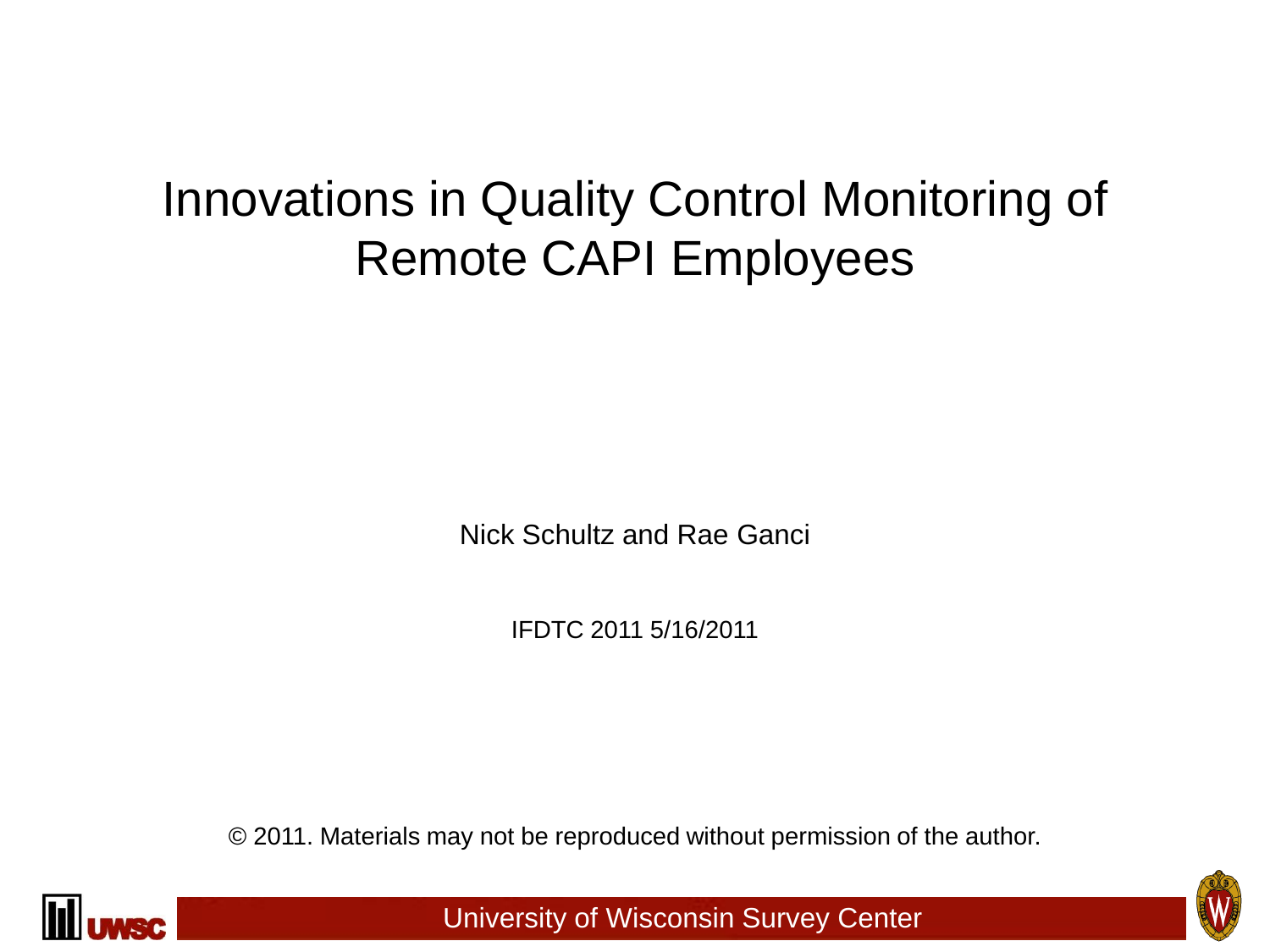The tools and processes described in this presentation owe a tremendous amount of credit to our programming staff and project directors in addition to field work that was done to develop our CATI quality control monitoring process; this was by no means a singular effort.

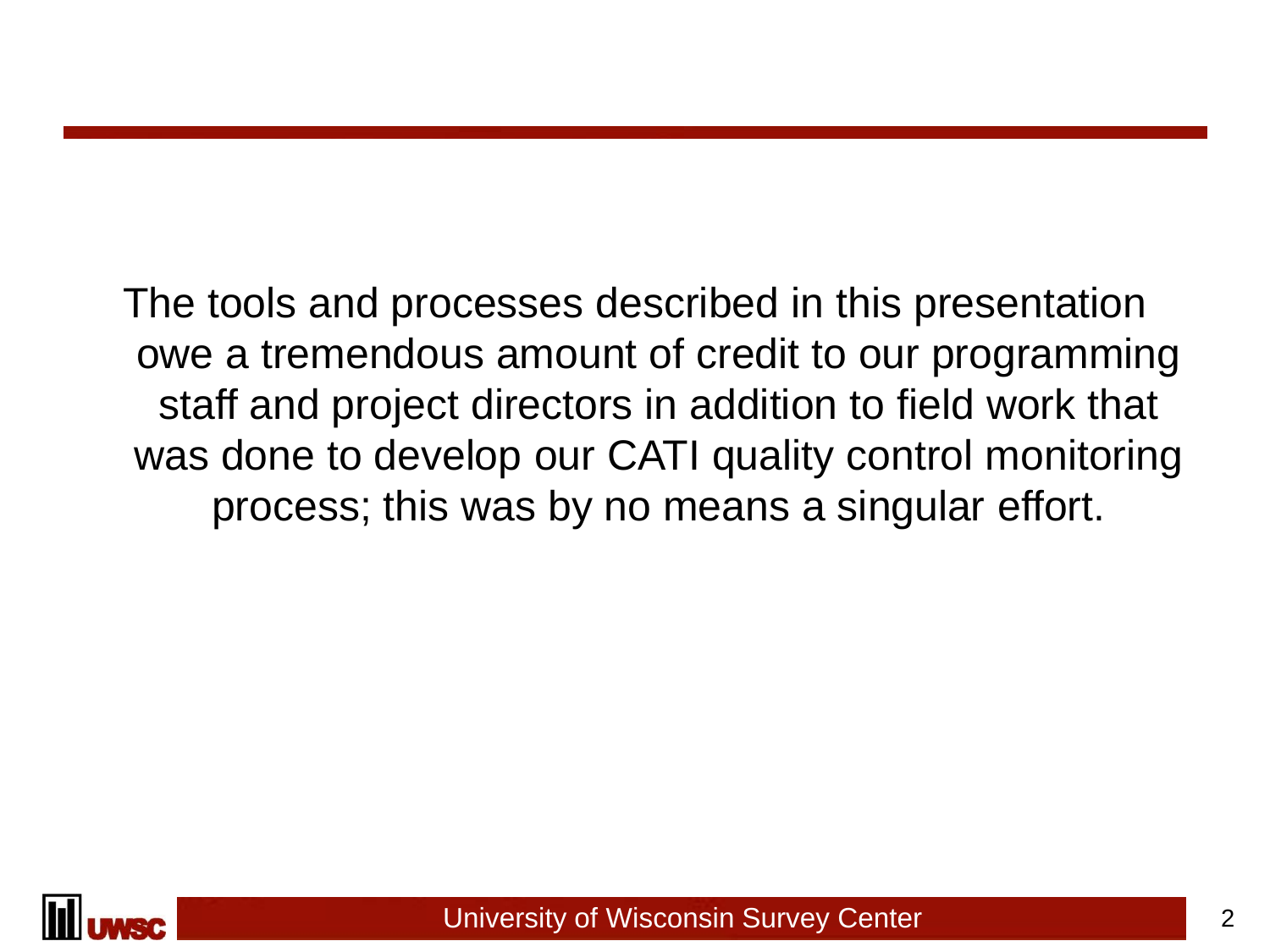### **Overview**

- Introduce Wisconsin Longitudinal Study & Remote Staff
- Developing a Monitoring Model for WLS CAPI
- Challenges & Innovations
- If we'd known then what we know now…

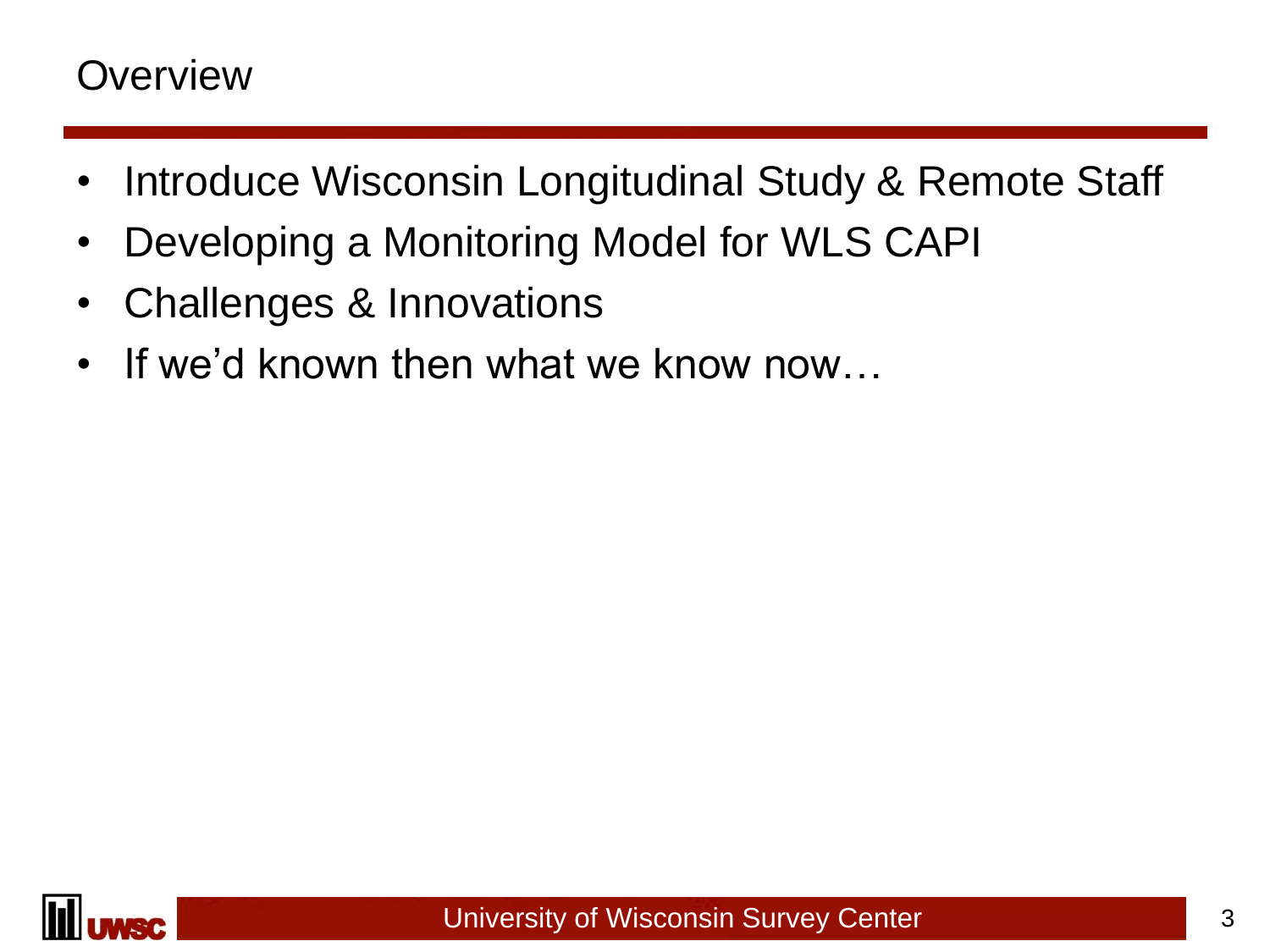## Wisconsin Longitudinal Study & Remote Staff

© 2011. Materials may not be reproduced without permission of the author



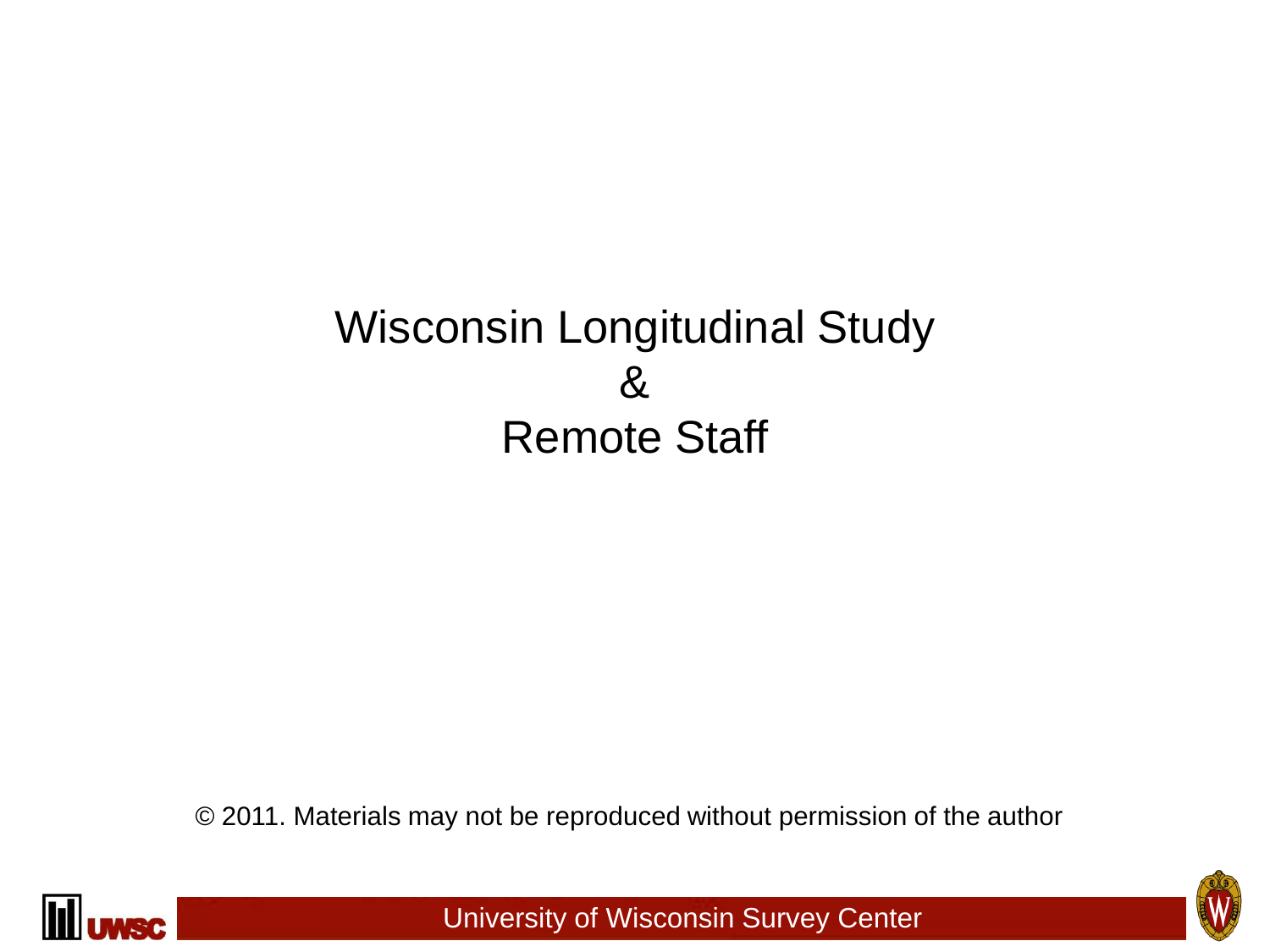### Wisconsin Longitudinal Study

- 1957 Wisconsin high school seniors
- Study of families by including a selected sibling
- Sixth wave, first CAPI effort
	- 3 hours of data collection: CAPI interview questions, anthropometric and cognitive measures, DNA collection
- Over 12,000 respondents

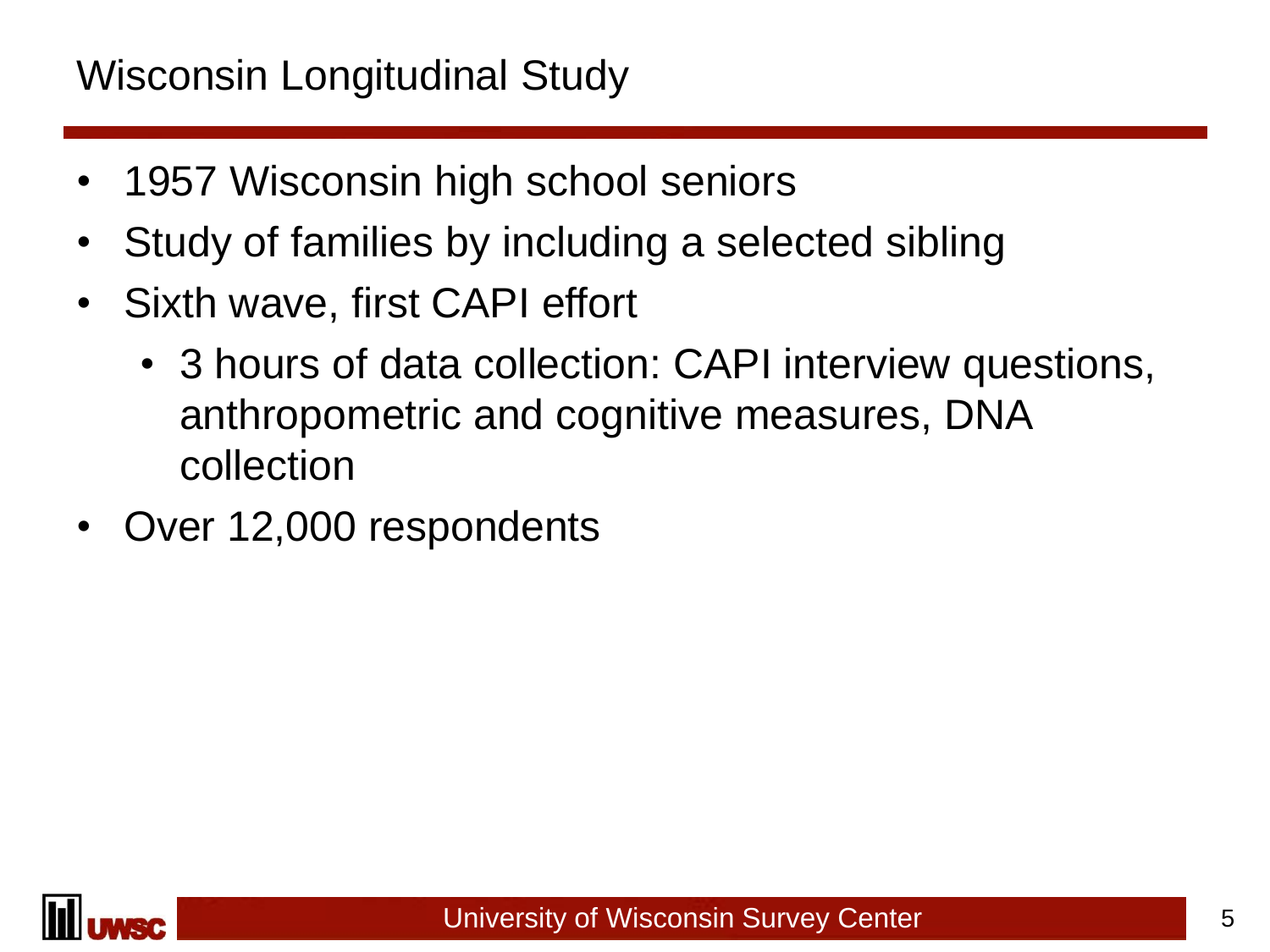### Respondent Distribution



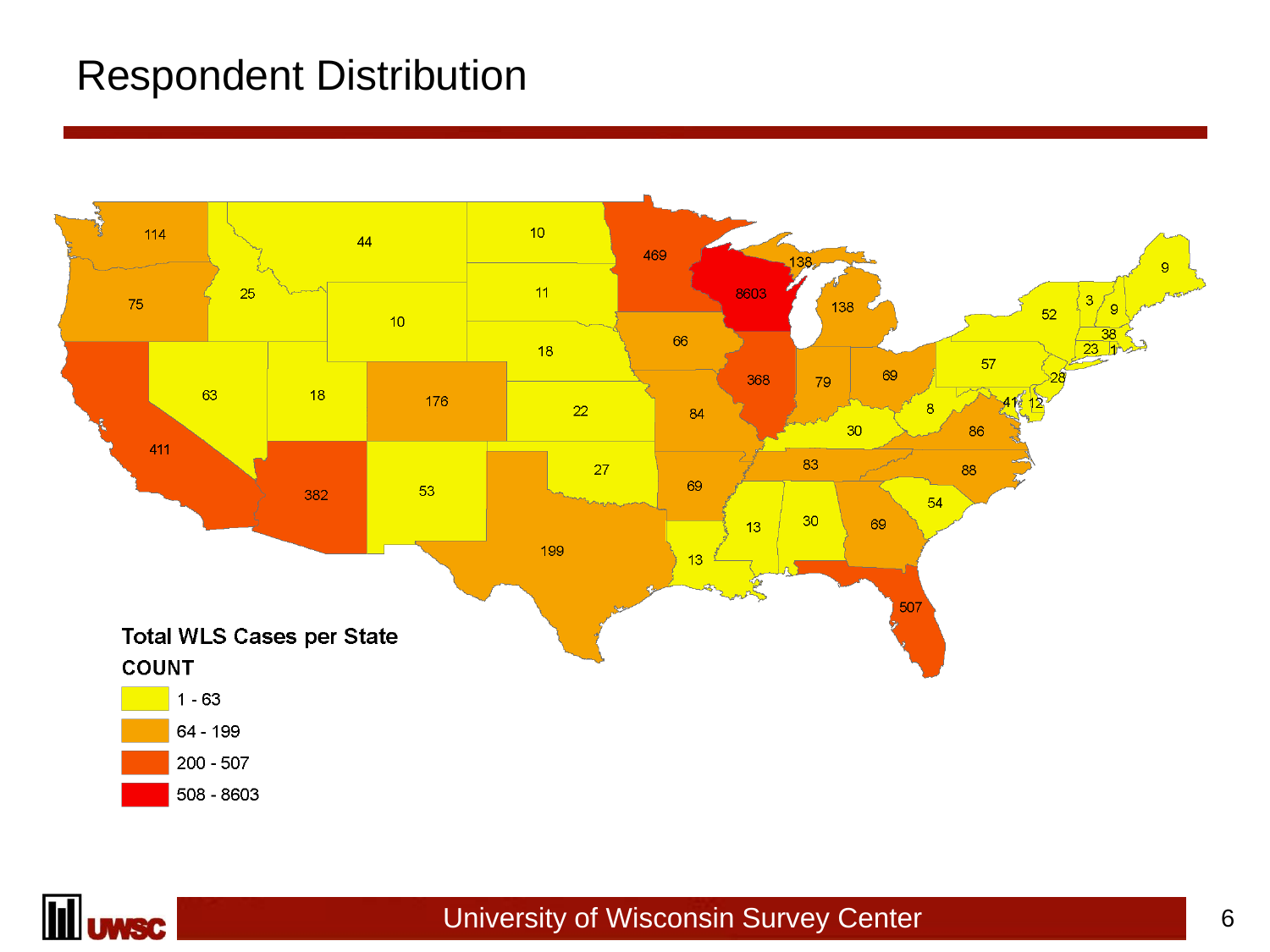### Interviewer Distribution

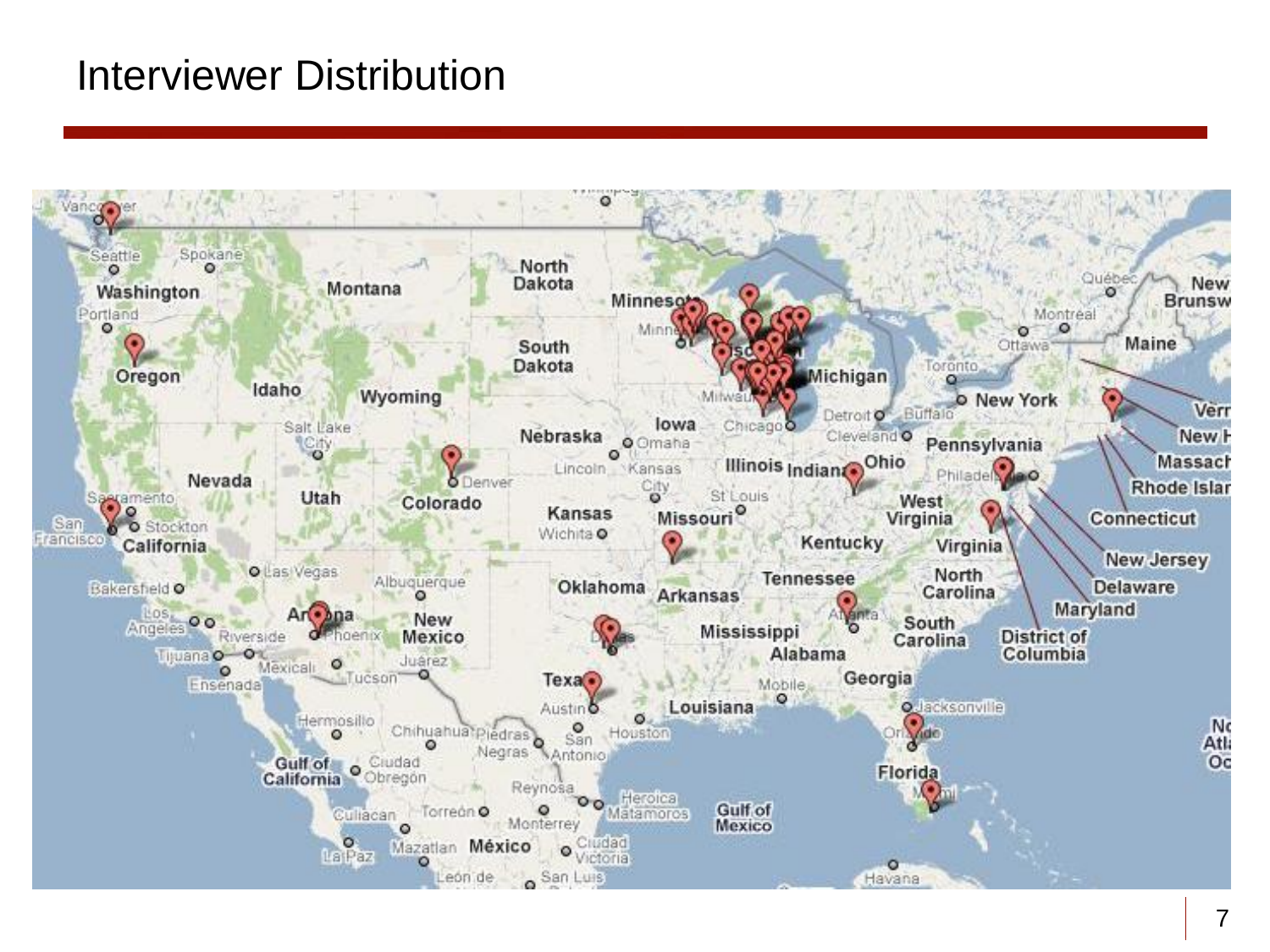### Team Leader Distribution

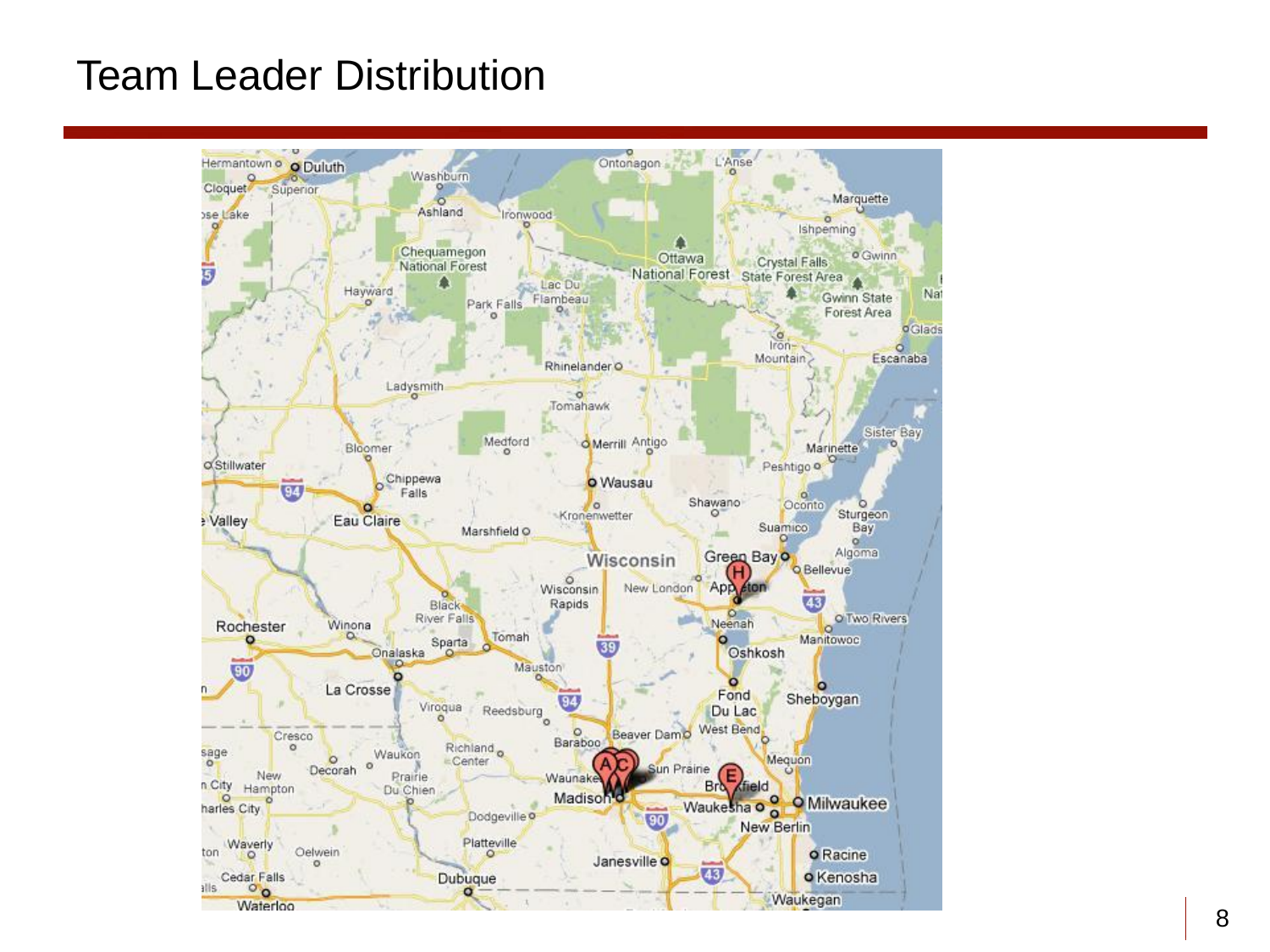## Developing a Monitoring Model for WLS CAPI

© 2011. Materials may not be reproduced without permission of the author



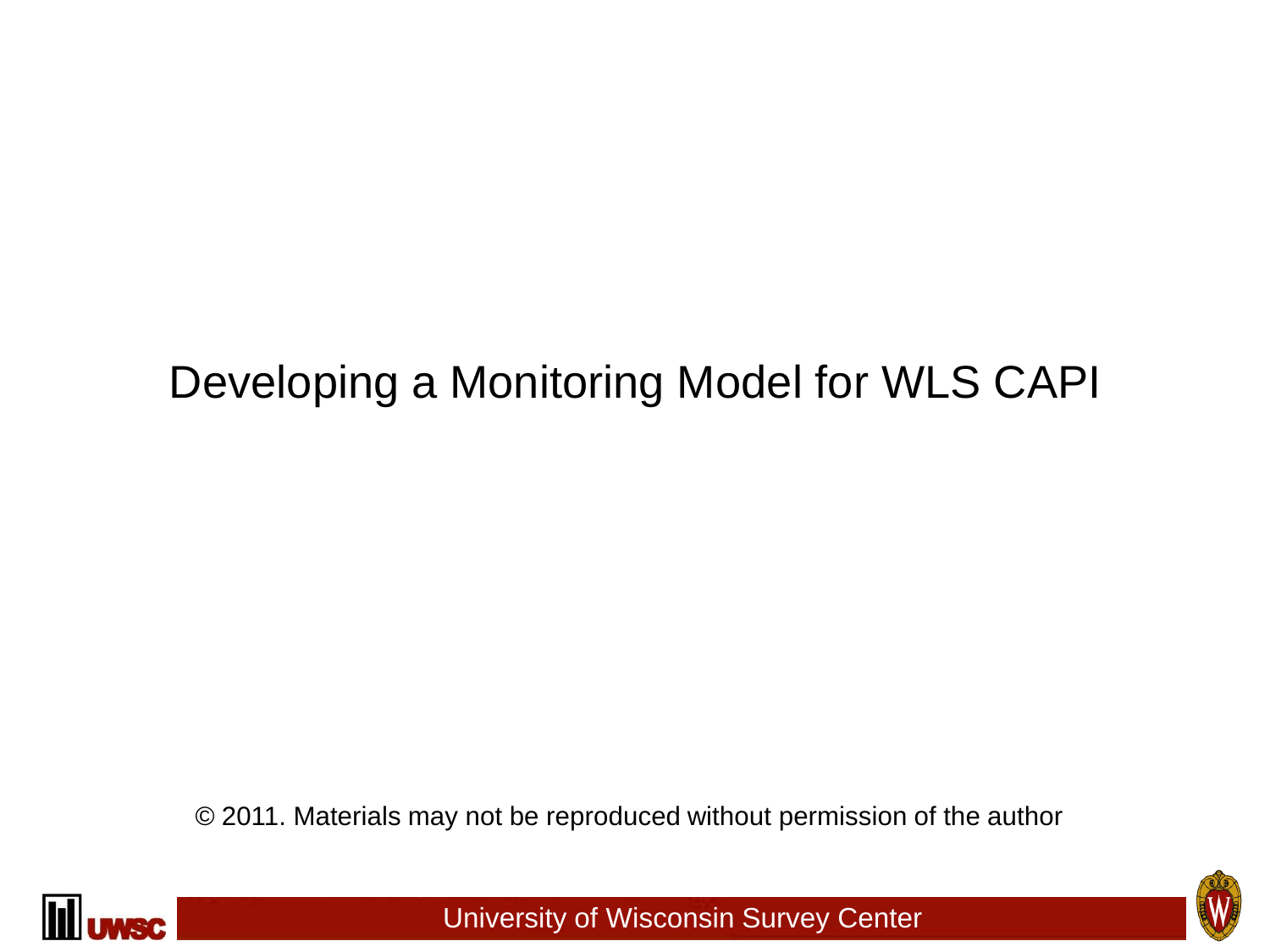Goals when creating a monitoring system for the CAPI effort of WLS were:

- 1) To remain as consistent as possible to existing UWSC quality control protocols and procedures (as developed for CATI)
- 2) To provide an efficient and manageable system for remote supervising staff

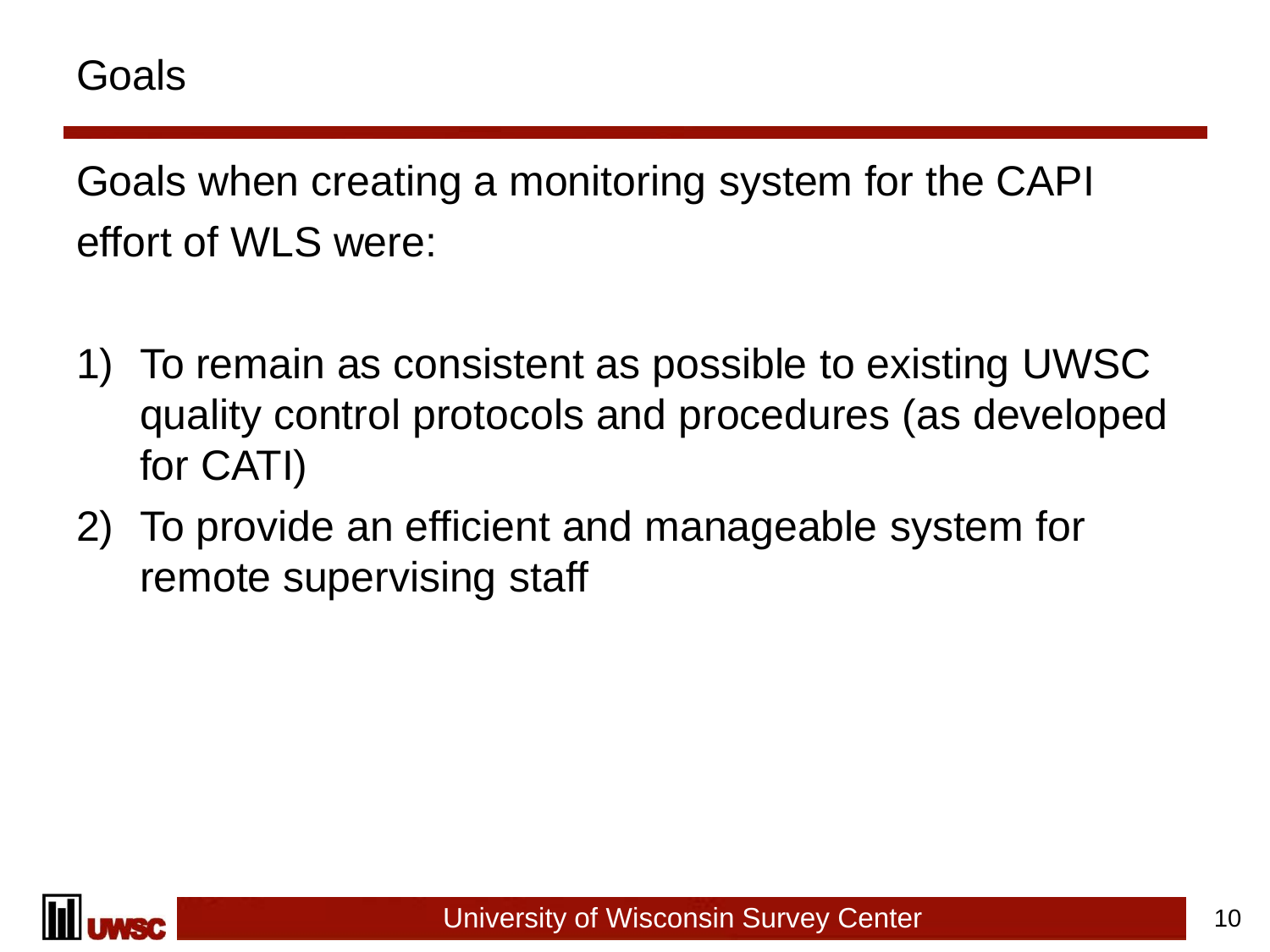## UWSC History of Monitoring for CAPI Studies

- No comparable CAPI studies of same size and duration and geographical dispersity
- Previous efforts focused on data verification
	- Looking at data files
	- Verification interviews with item data checking

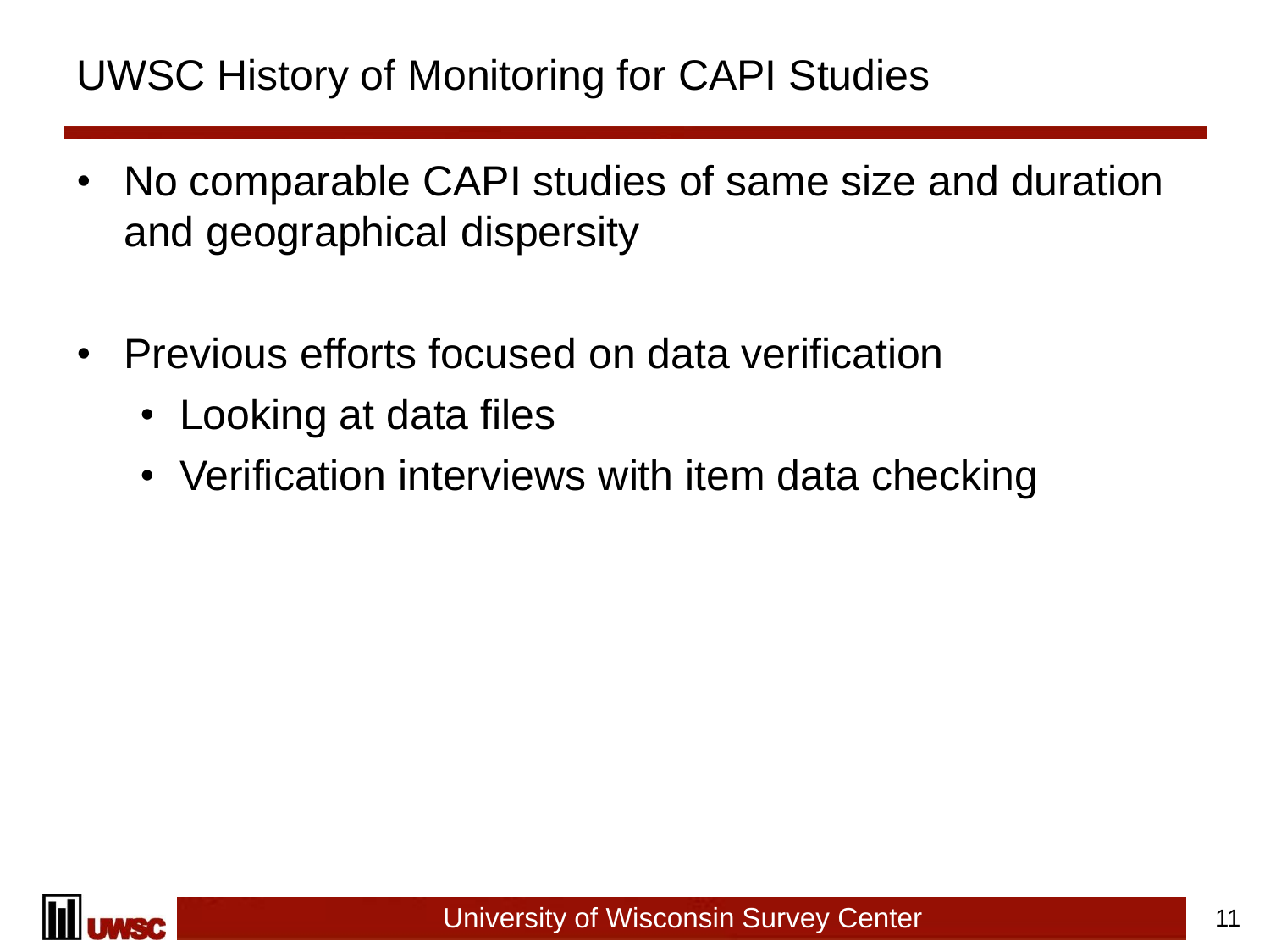### UWSC Phone Room Monitoring Process



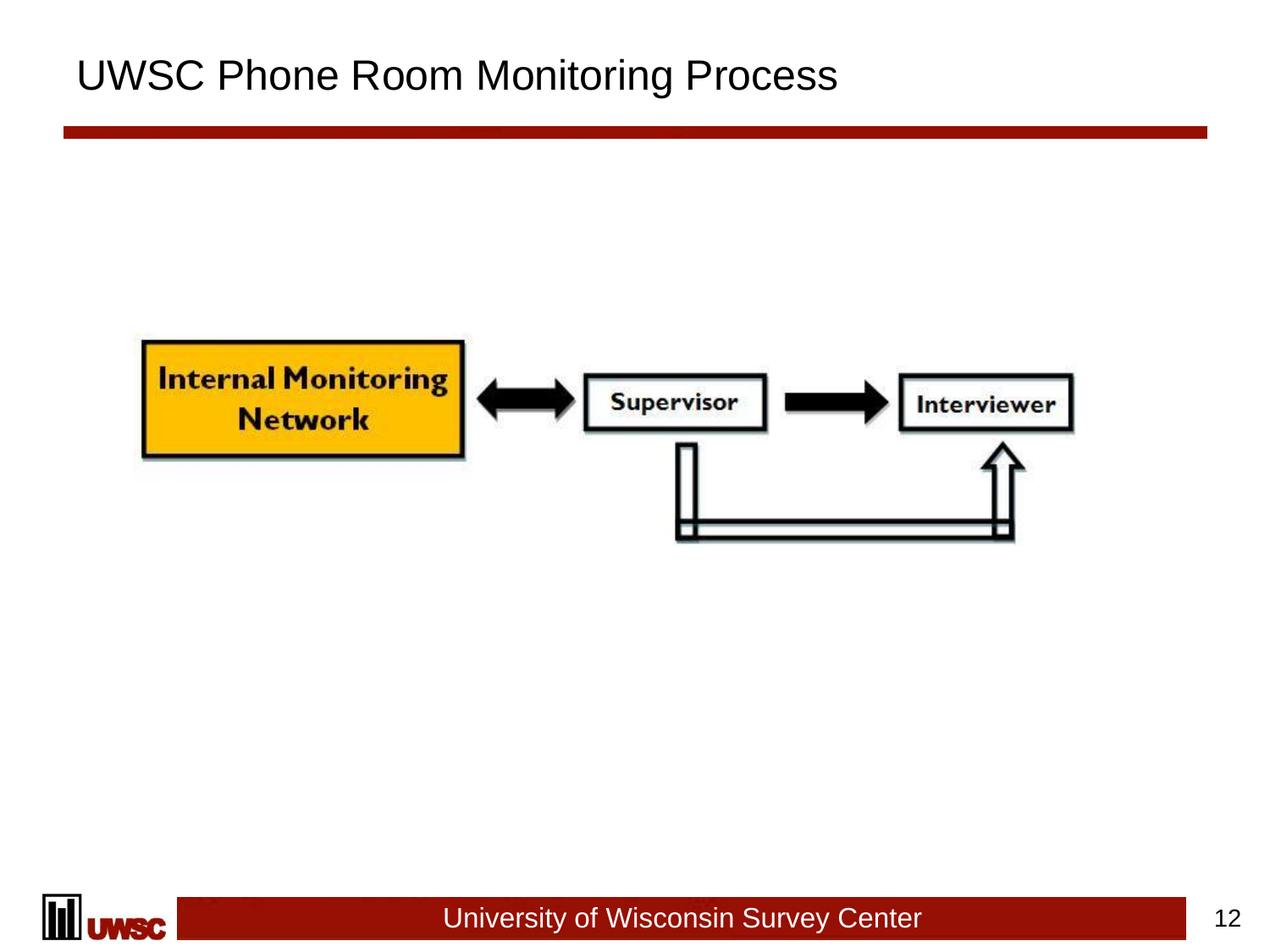In an effort to maintain consistency with existing protocols and produce a manageable remote system:

- 1. Security of data
- 2. Secure and timely way of listening to interviews remotely
- 3. Easily accessible place for generating and storing evaluations and feedback

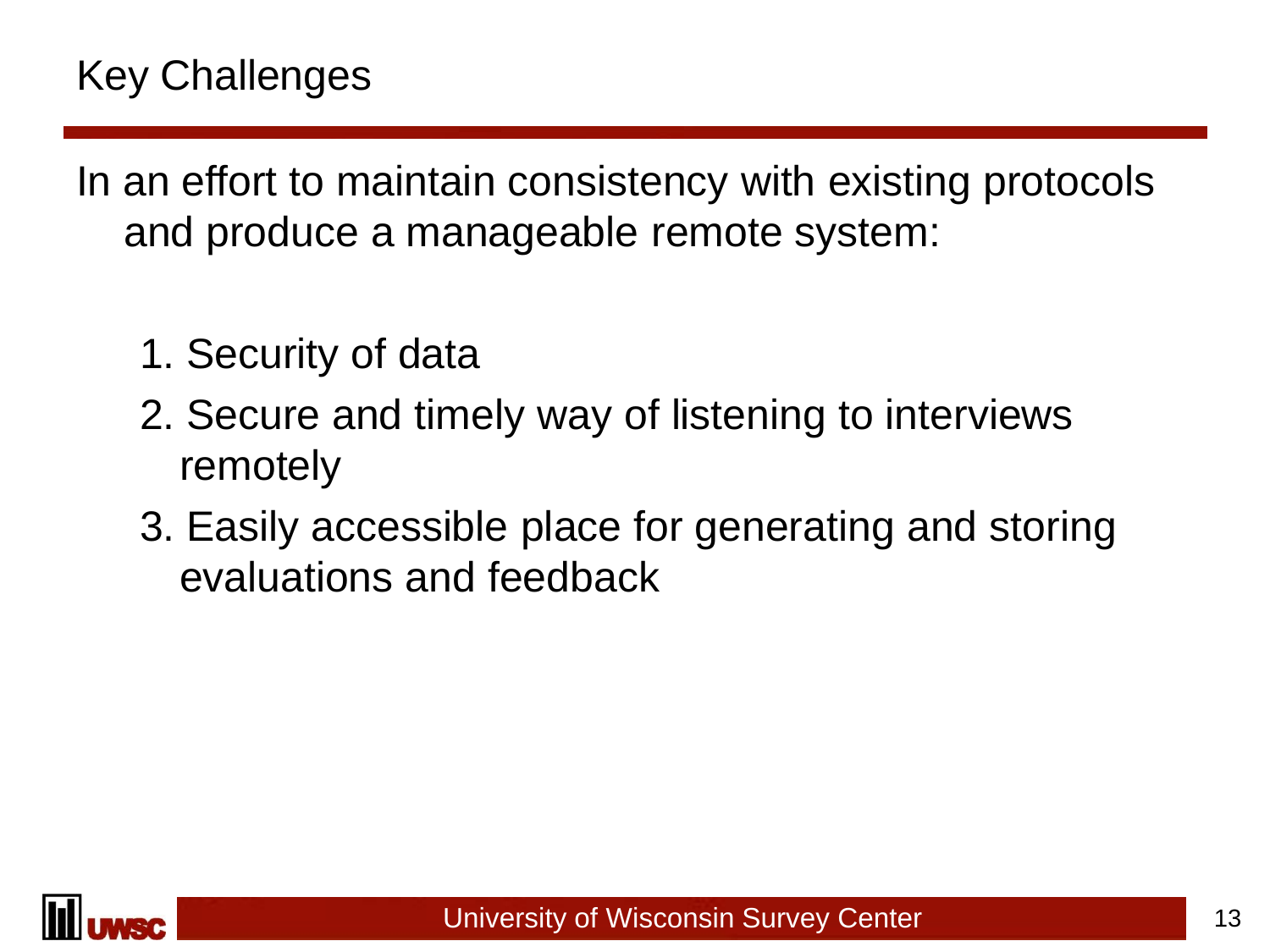### UWSC WLS CAPI Monitoring Process



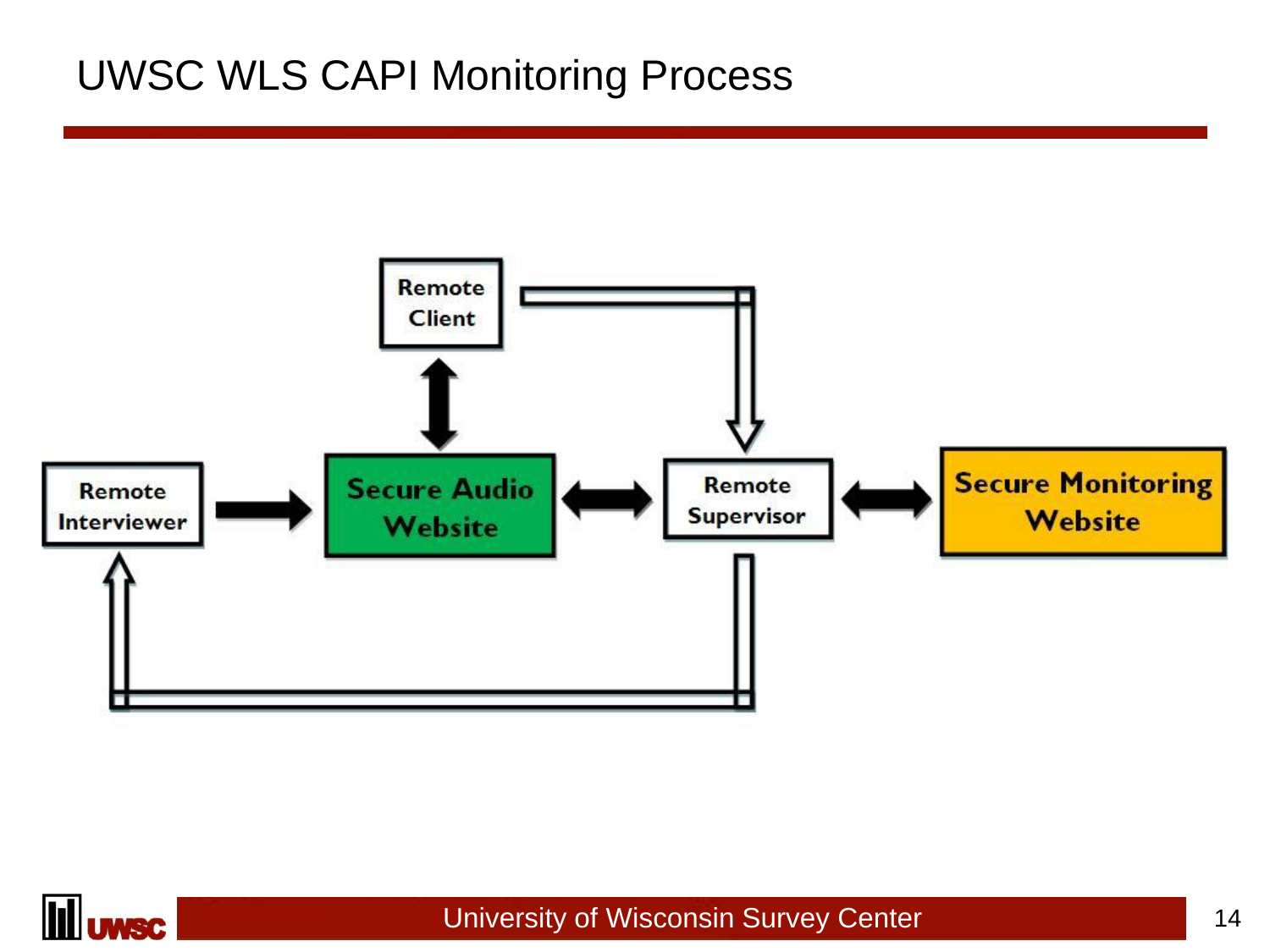## Challenges Encountered

© 2011. Materials may not be reproduced without permission of the author



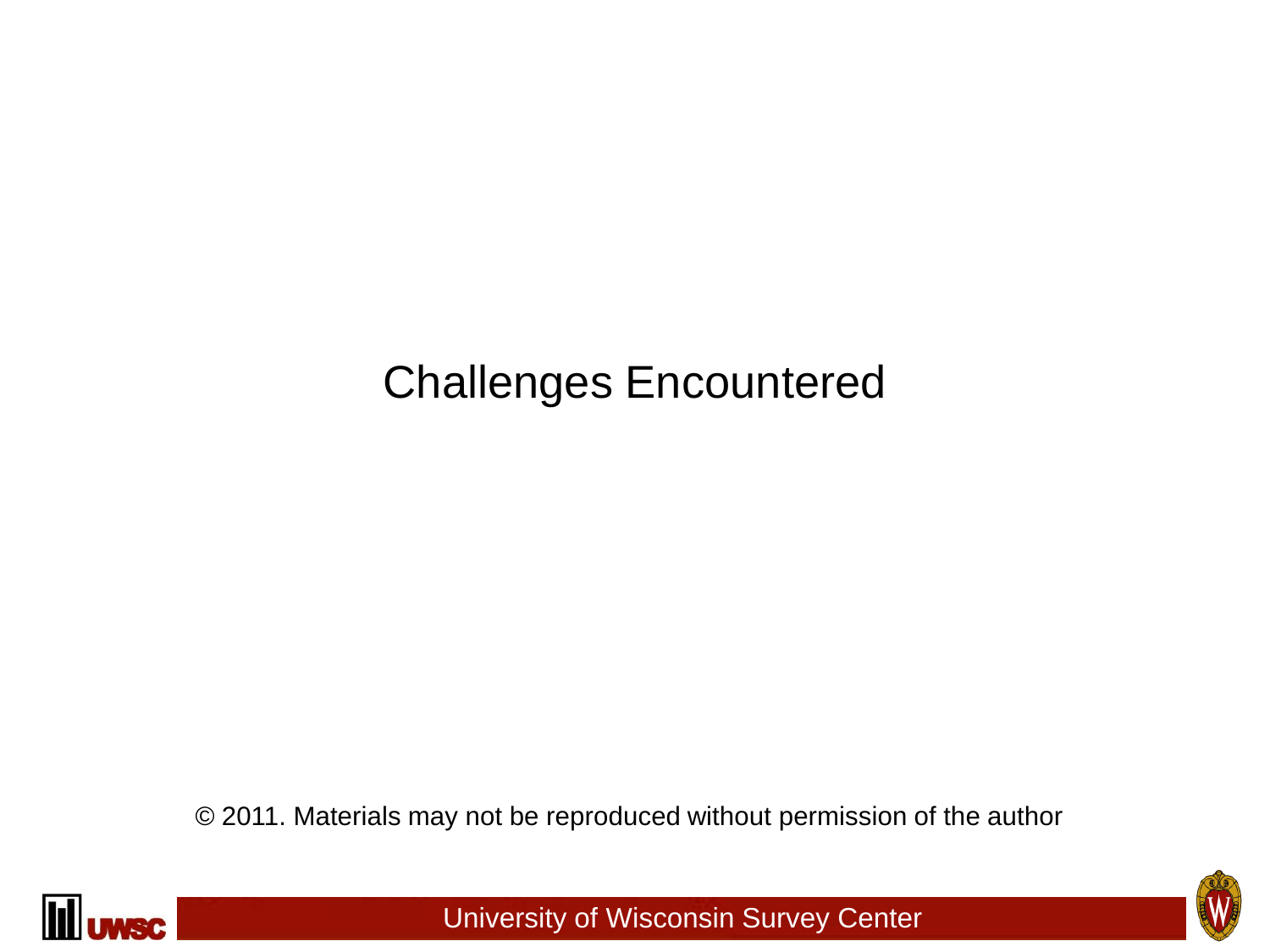### Security of Survey Data

- Confidential data exists on remote laptops
- Transfer of information needed a way to travel to our secure servers remotely
- Additional security concern in the event that the physical laptop was stolen or misplaced in the field

• It was clear early on that the transition to CAPI required additional security protocols to secure confidentiality

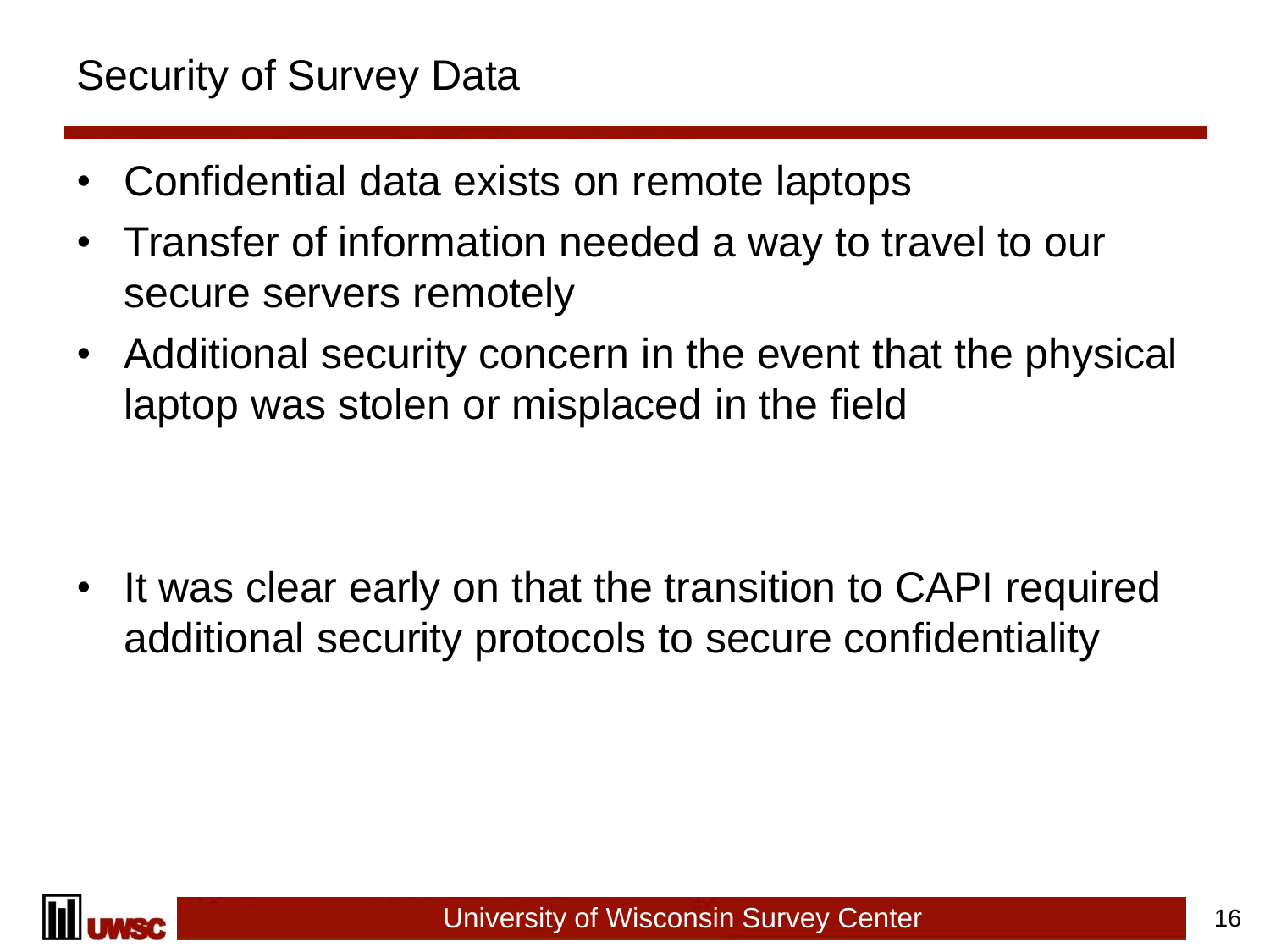- Due to remote Interviewers and Team Lead staff, entire process of audio listening needed an overhaul
- Impossible to conduct listening live
- Technical problems of saving audio
- No 'hub' for storing, retrieving audio for later use

• We needed to develop a process where audio could be captured & stored for later monitoring to overcome these challenges

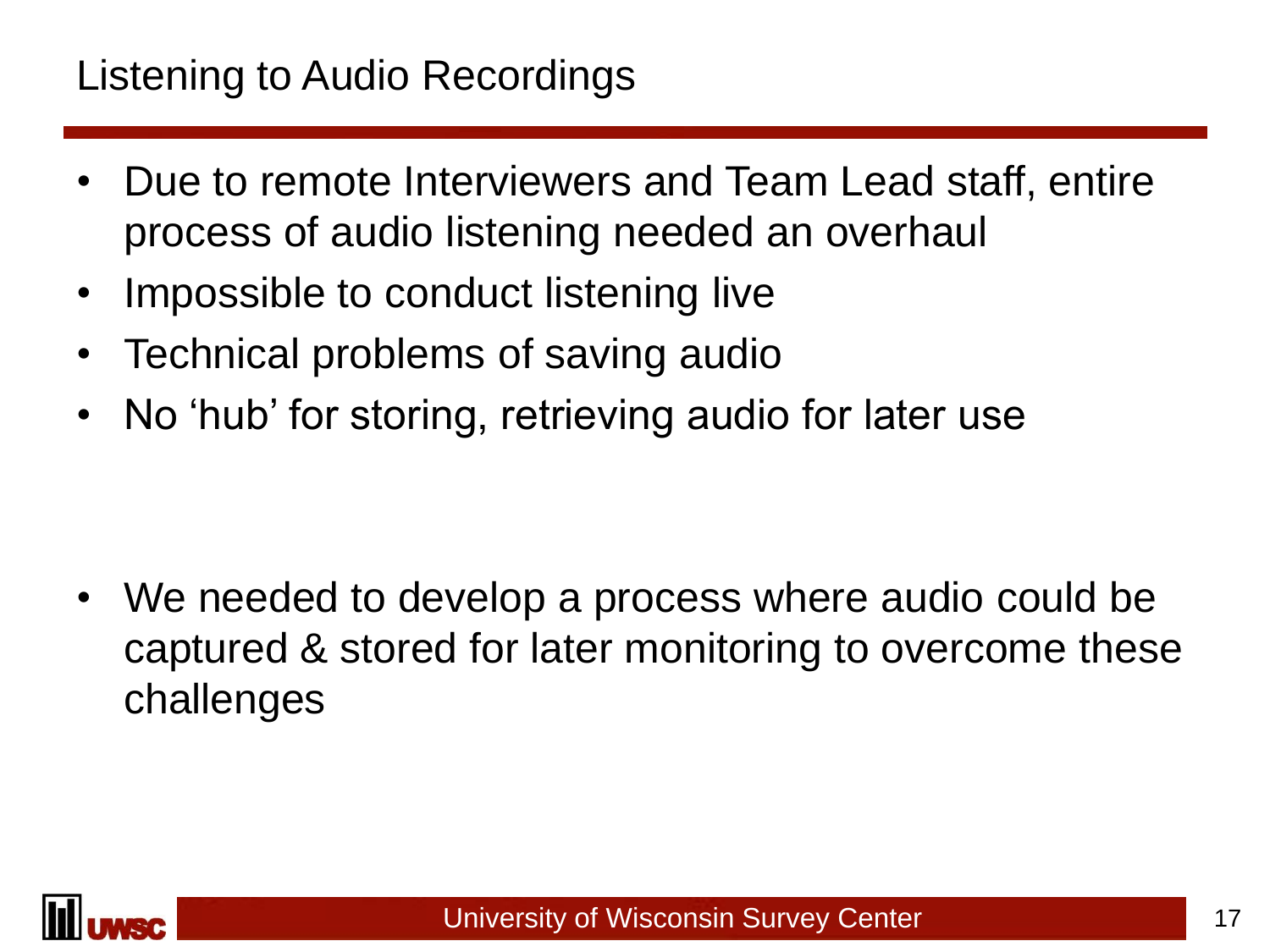### Storing Evaluations & Logging Feedback

- Due to remote staff, we needed a place for TLs to access evaluation materials remotely
- Remote staff didn't have access to our local network
- Feedback needed to get to interviewer somehow

• We ultimately needed to have an area where materials could be stored for future reference, but accessible to both remote staff and local supervisors and project staff

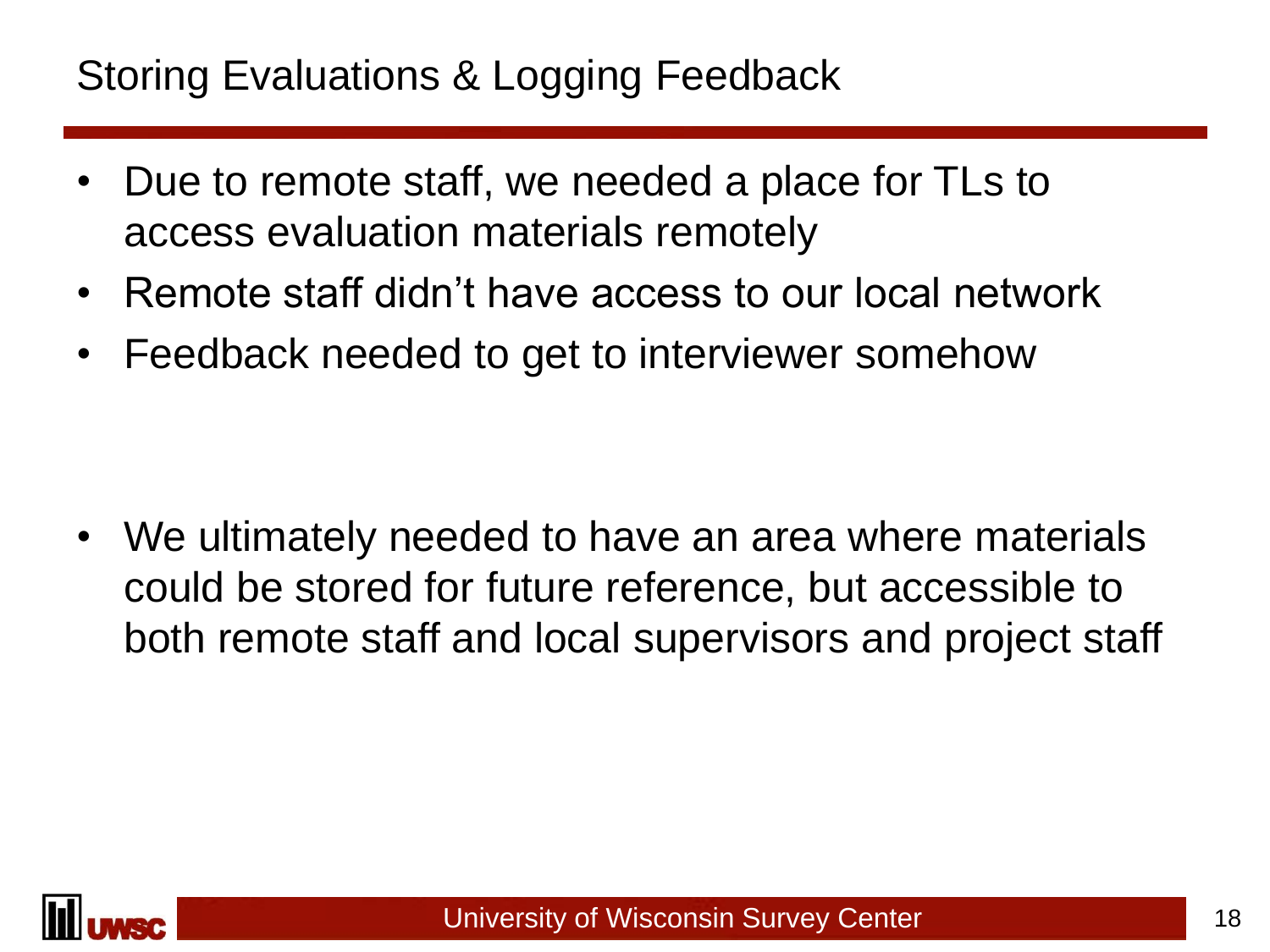## Innovations

© 2011. Materials may not be reproduced without permission of the author



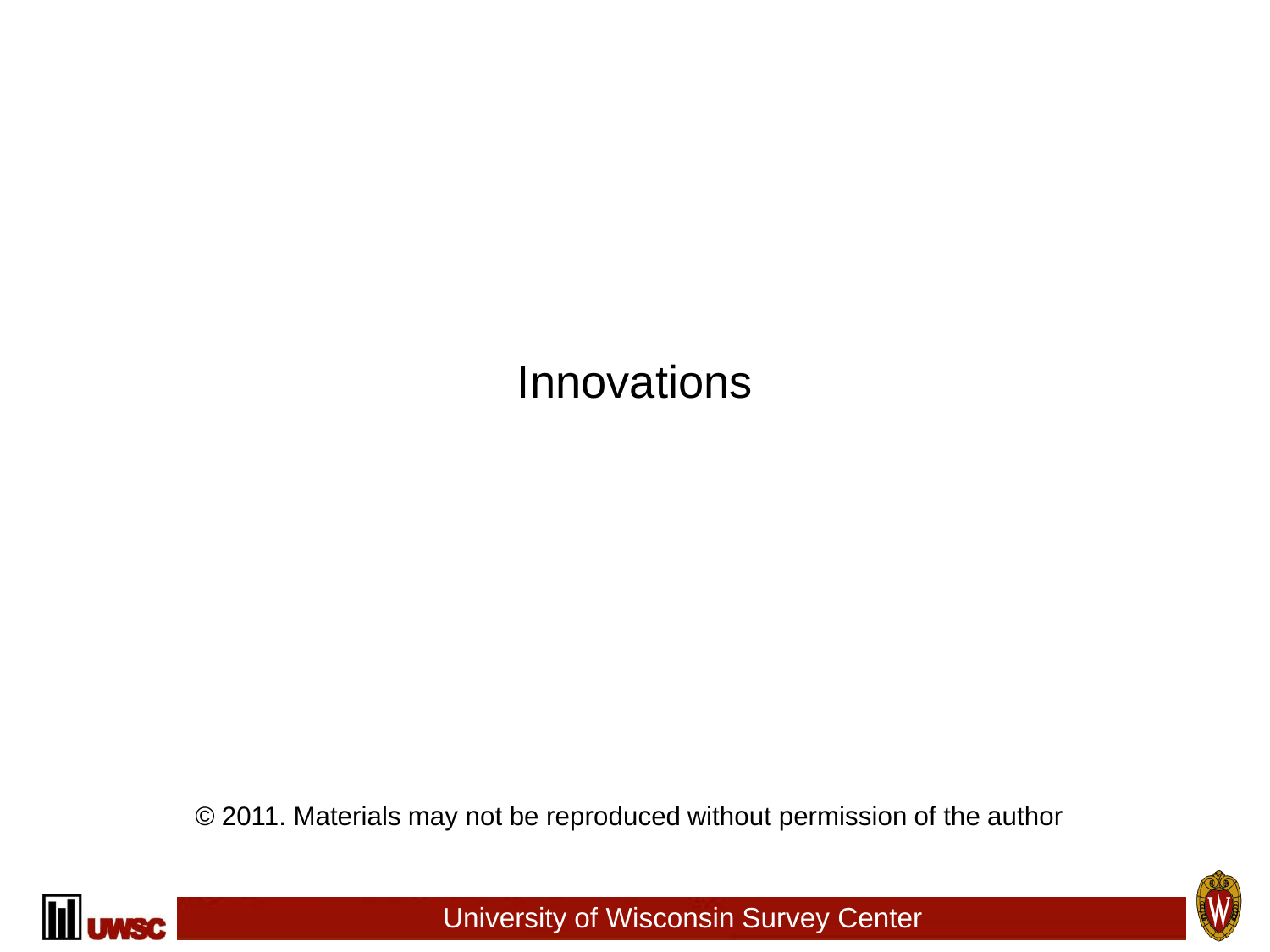### Security of Survey Data: VPN & Synchronization Process

- Sync process sends audio and case data to local server
- VPN makes sure data encrypted and must be active in order to sync
- VPN requires password login and secure internet connection
- For remote Supervisors, the VPN is required to access audio files, the monitoring website and the evaluation form

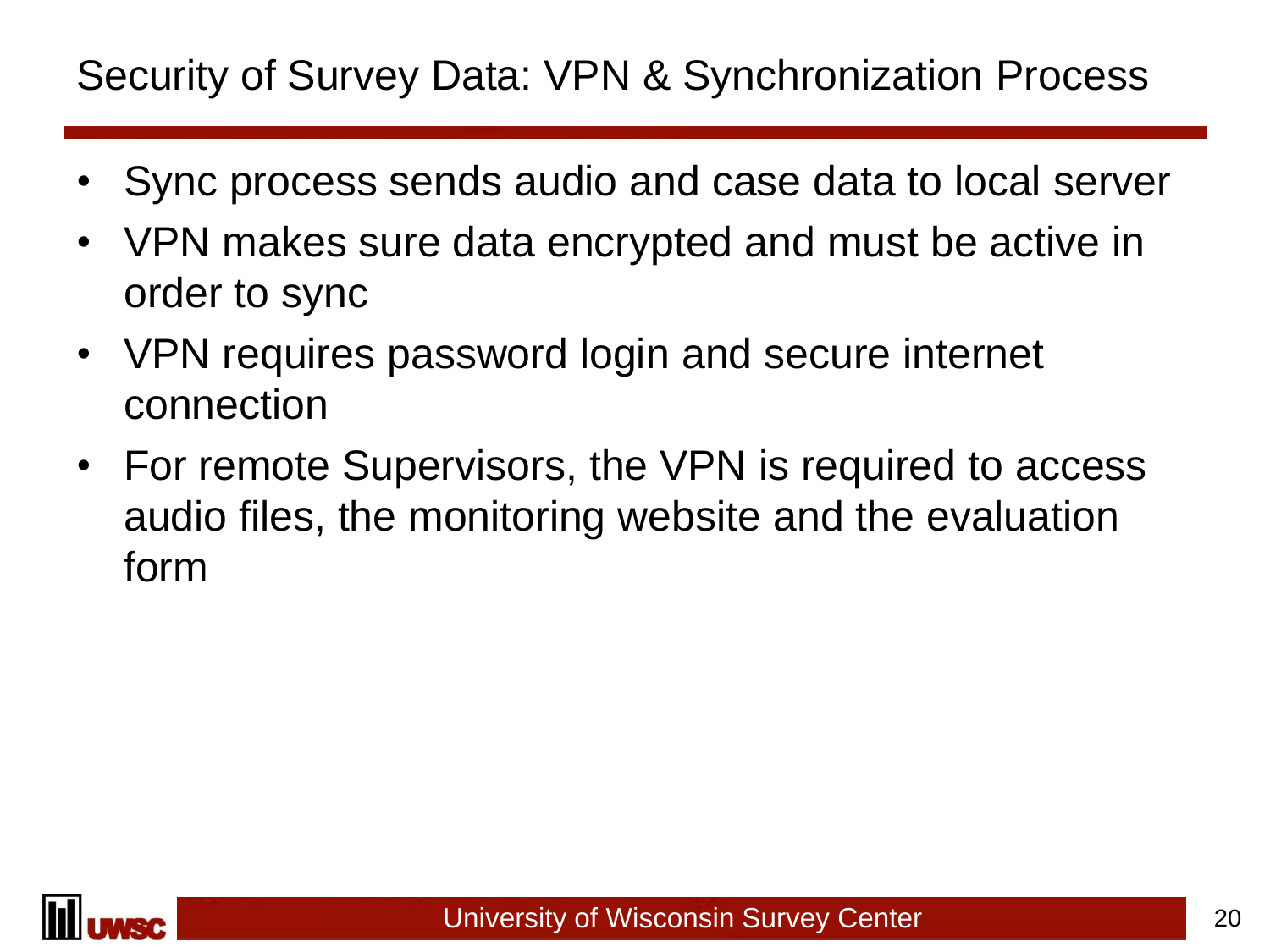### Virtual Private Network

| Connection Entries Status Certificates Log Options Help<br>⊊⊠<br>ahaha<br>$\bar{\mathbb{Z}}$<br><b>CISCO</b><br><b>New</b><br>Delete<br>Modify<br>Import<br>Connect<br><b>Connection Entries</b><br>Certificates<br>Log<br>Connection Entry<br>Host<br>Transport<br>-7<br><b>IPSec/UDP</b><br>WiscVPN-OnCampusStatic<br>144.92.44.114<br>$\blacktriangleleft$ | Status: Disconnected   VPN Client - Version 5.0.05.0290 |  |
|---------------------------------------------------------------------------------------------------------------------------------------------------------------------------------------------------------------------------------------------------------------------------------------------------------------------------------------------------------------|---------------------------------------------------------|--|
|                                                                                                                                                                                                                                                                                                                                                               |                                                         |  |
|                                                                                                                                                                                                                                                                                                                                                               |                                                         |  |
|                                                                                                                                                                                                                                                                                                                                                               |                                                         |  |
|                                                                                                                                                                                                                                                                                                                                                               |                                                         |  |
|                                                                                                                                                                                                                                                                                                                                                               |                                                         |  |
|                                                                                                                                                                                                                                                                                                                                                               |                                                         |  |
| Not connected.                                                                                                                                                                                                                                                                                                                                                |                                                         |  |



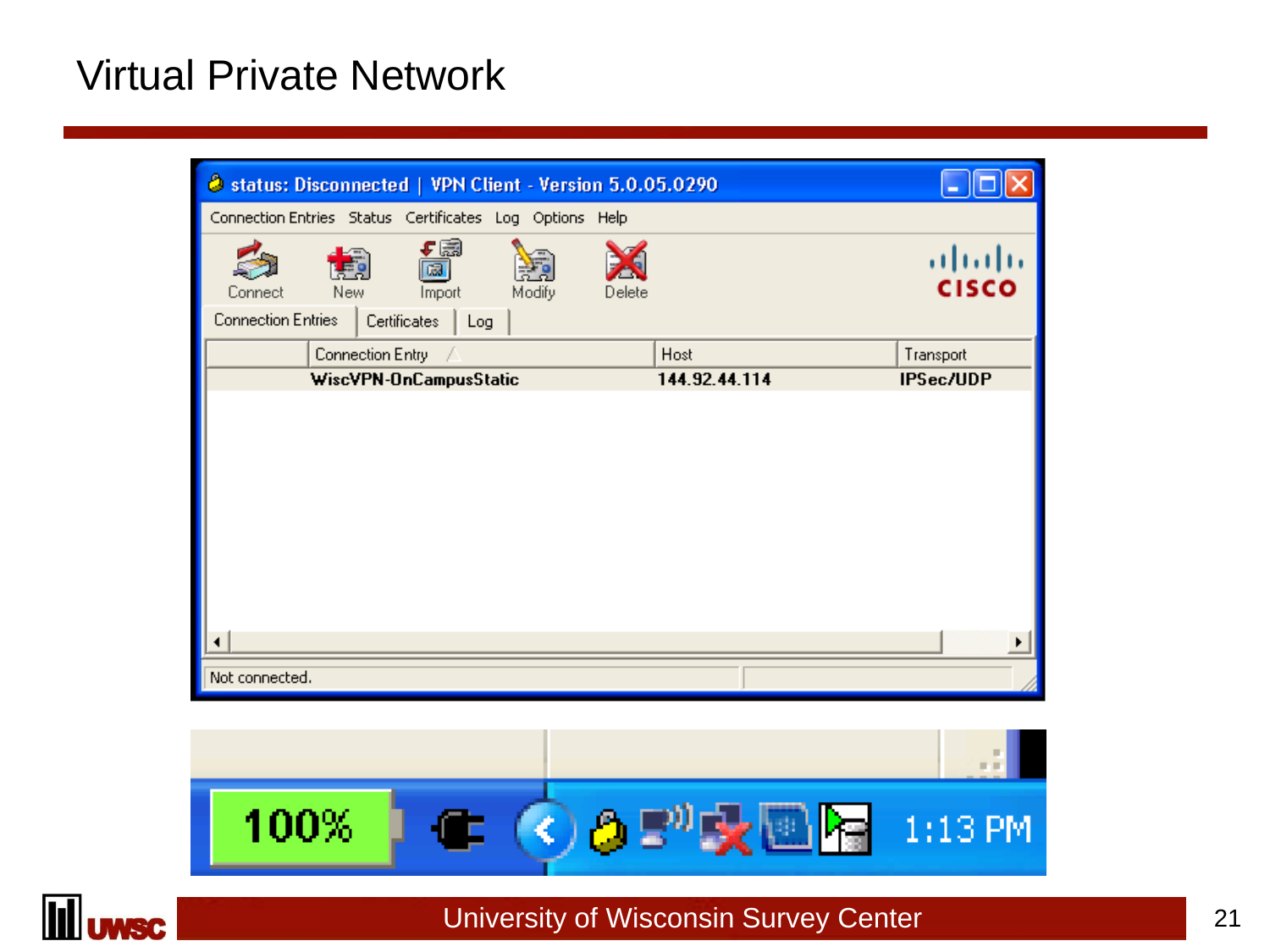### Listening to Audio Recordings: Encrypted Audio Website

- Provides Supervisors a place to listen to audio
- Accessible to remote employees from their laptops
- Website is encrypted and requires password to access
- Provides the 'hub' for storing old audio
- 'One stop shop' for all audio files for all cases
- Broken up by interview module for small scale monitoring needs

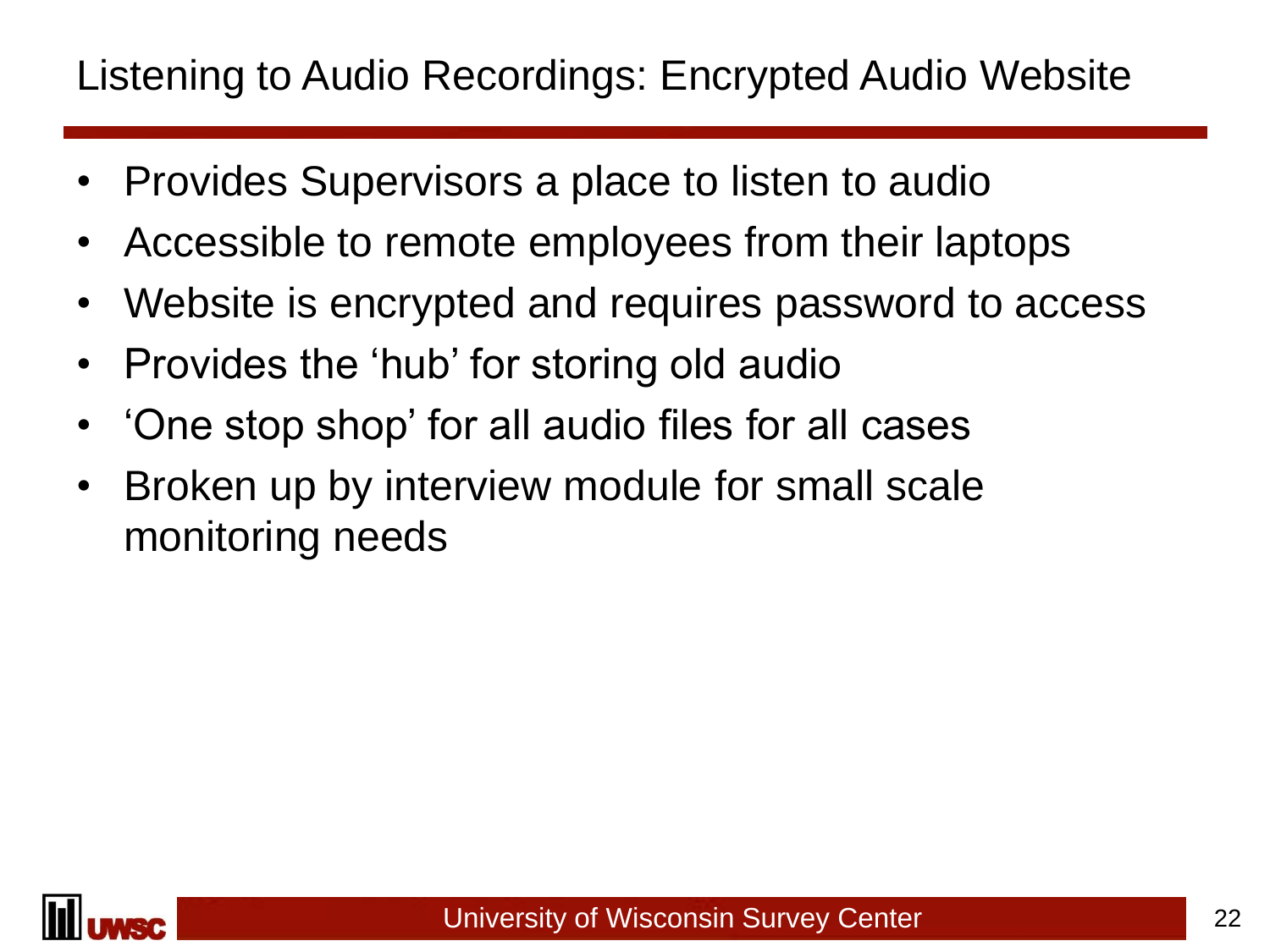### Encrypted Audio Website: Intro Screen

| Mozilla Firefox |      |             |                                        |           |                                |       |
|-----------------|------|-------------|----------------------------------------|-----------|--------------------------------|-------|
| File            | Edit | <b>View</b> | <b>History</b>                         | Bookmarks | $\overline{\phantom{a}}$ Tools | Help  |
|                 |      |             | $-$ C $\times$ $\hat{\mathbf{\Omega}}$ |           |                                |       |
|                 |      |             |                                        |           |                                |       |
|                 |      |             |                                        |           |                                | alja. |

### Welcome to the WLS audio QC streaming site!

### AUTHORIZED ACCESS ONLY. USAGE MAY BE MONITORED AND LOGGED.



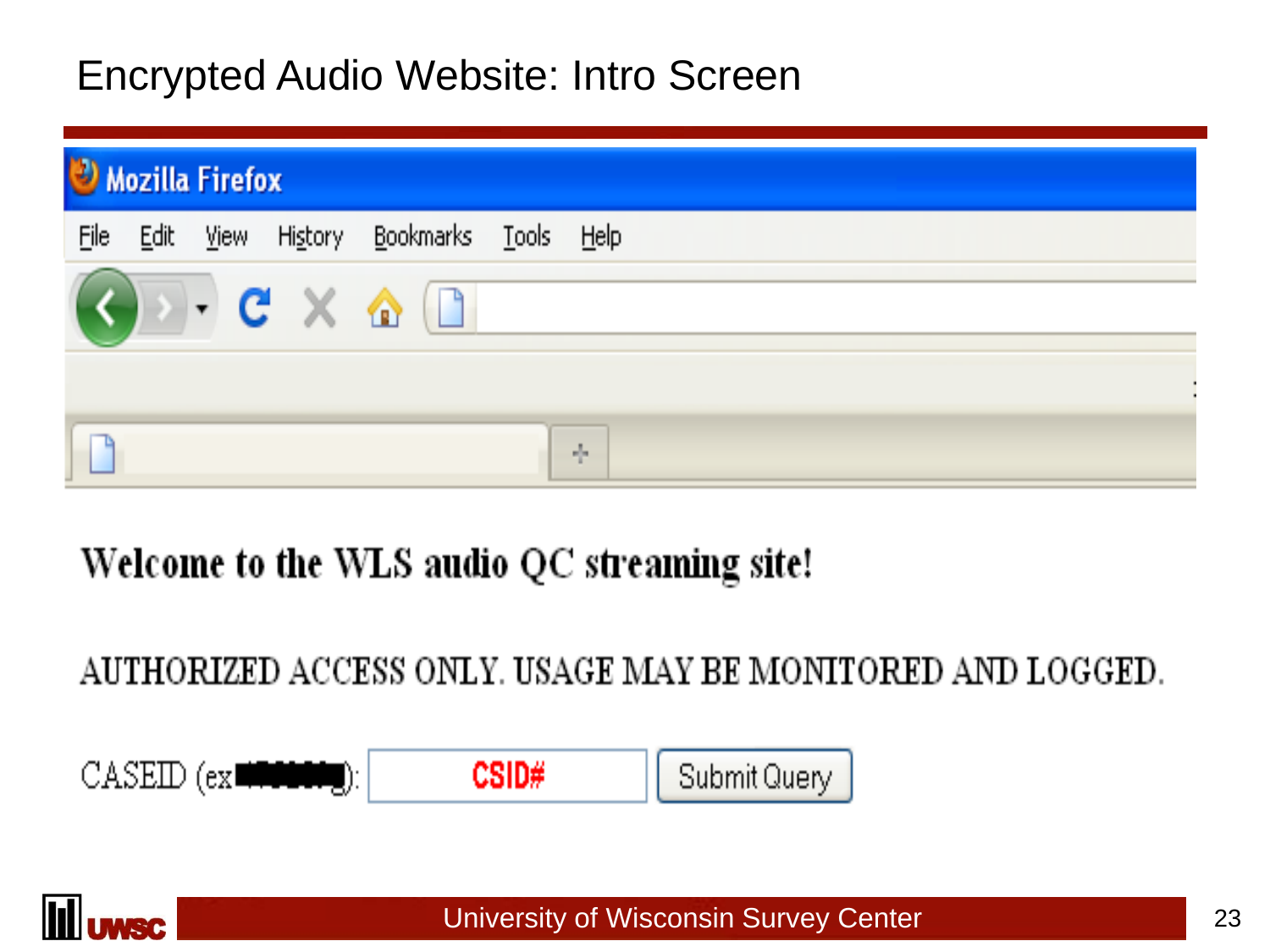### Encrypted Audio Website: Specific Case QC Screen

|      | VULS CAPI Audio Streaming Server - Mozilla Firefox              |      |         |           |              |             |  |
|------|-----------------------------------------------------------------|------|---------|-----------|--------------|-------------|--|
| File | Edit                                                            | View | History | Bookmarks | <b>Tools</b> | <b>Help</b> |  |
|      | $\bullet$ $\bullet$ $\times$ $\bullet$ $\bullet$ wisc.edu       |      |         |           |              |             |  |
|      |                                                                 |      |         |           |              |             |  |
|      | <b>WLS CAPI Audio Streaming Server</b><br>$\omega_{\rm{eff}}^2$ |      |         |           |              |             |  |

#### Please open the m3u file in Windows Media Player, not VLC.

 $\frac{\text{Im}3u}{\text{Im}3u}$  I haz 44 audio files (note, this is not checking quality or length of files). -TRACEFILE

No eprime audio for this case. Either case was not selected for eprime or it hasn't been uploaded yet.



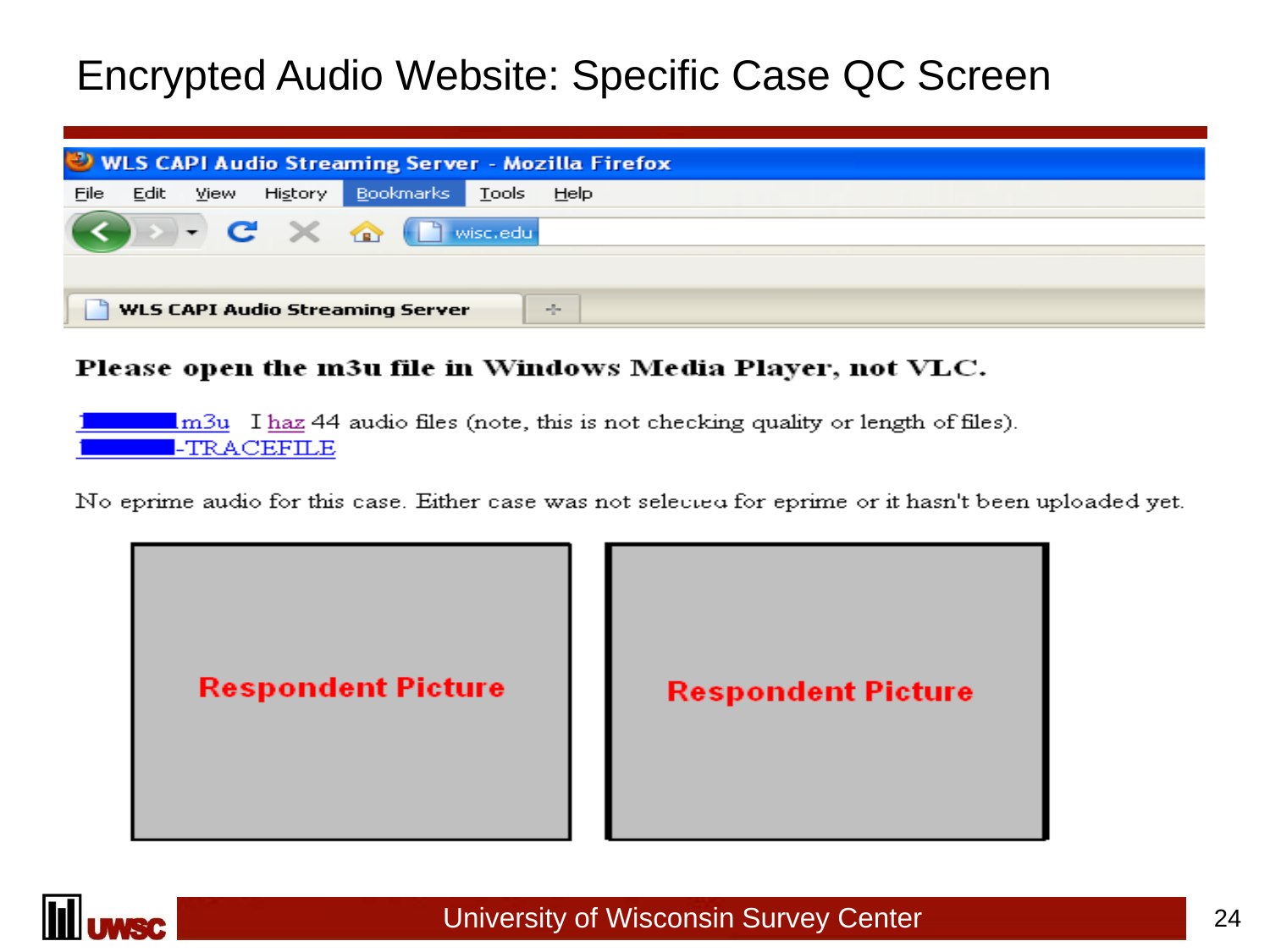### Storing Evaluations and Feedback: Online Eval Survey

- Provides a place to store/view monitoring of interviewer staff
- Form provides standard evaluation items to ensure monitoring is conducted equally across supervisors
- Website has ability to track progress, Supervisors can start/stop monitoring at any point
- Internal programming support allows ability to update if new additions need to be implemented

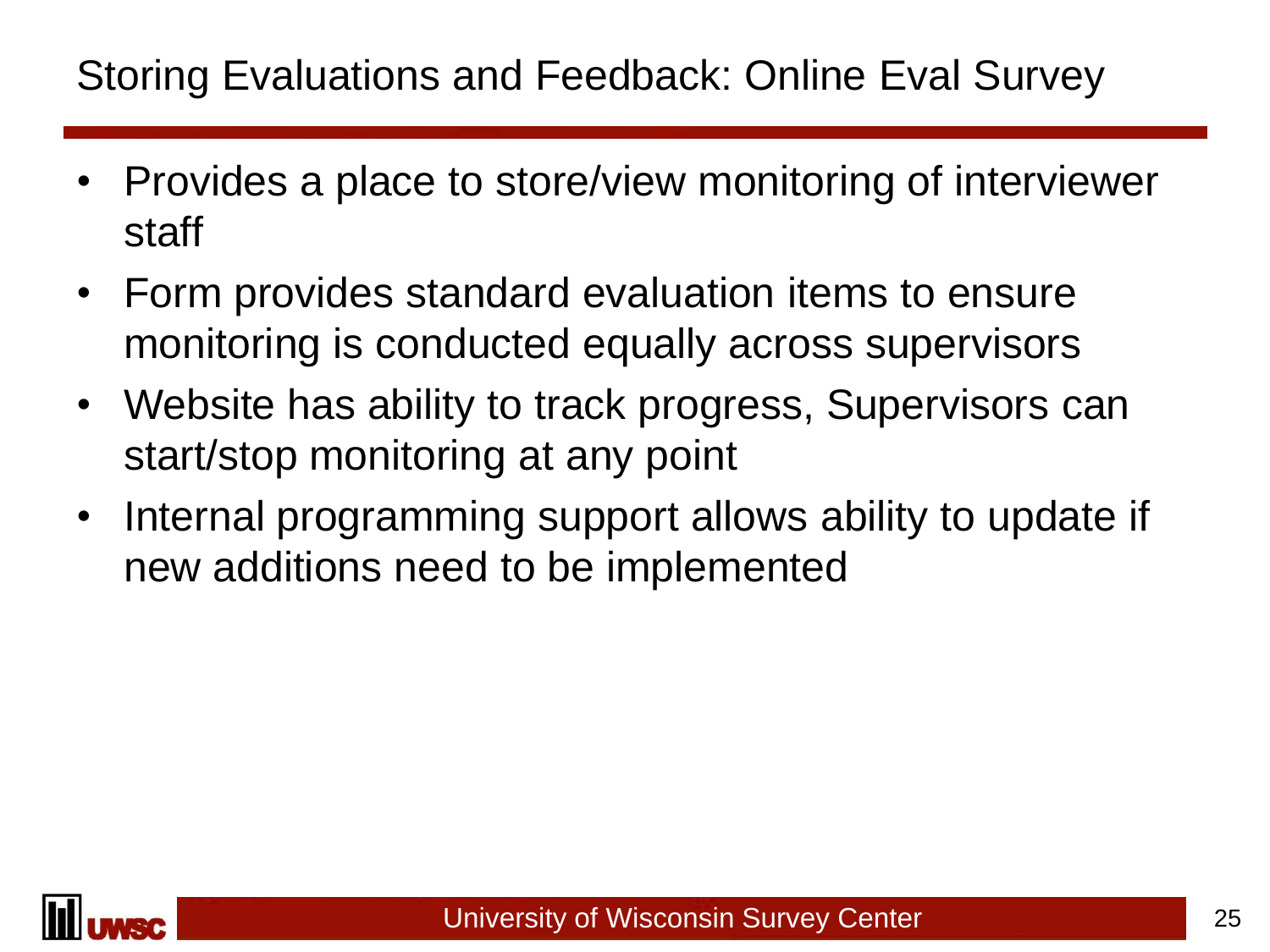### Online Monitoring Website Picture

| Edit <u>V</u> iew Hi <u>s</u> tory <u>B</u> ookmarks <u>T</u> ools Help<br>LS Interviewer Evaluation<br><b>Selection</b> |                                                      |
|--------------------------------------------------------------------------------------------------------------------------|------------------------------------------------------|
| <b>V</b> wisc.edu                                                                                                        | $\sqrt{3}$ $\sim$ Google<br>$\left\  \cdot \right\ $ |

|                                                                                                                                                                       |                                        |                |        |                | NEW CASE              |           |      |            |            |       |
|-----------------------------------------------------------------------------------------------------------------------------------------------------------------------|----------------------------------------|----------------|--------|----------------|-----------------------|-----------|------|------------|------------|-------|
| Add Case                                                                                                                                                              |                                        |                |        |                |                       |           |      |            |            |       |
|                                                                                                                                                                       |                                        |                |        |                | <b>EXISTING CASES</b> |           |      |            |            |       |
| Sort by:                                                                                                                                                              |                                        |                |        |                |                       |           |      |            |            |       |
| OID<br>O Caseid<br>O Interviewer ID<br>$\bigcirc$ Page<br>$O$ Code<br>$O$ Created<br>$O$ Loaded<br>Filter by:<br><b>O</b> Caseid<br>O Interviewer ID<br><b>SUBMIT</b> | O Team Leader ID<br>O Interviewer Name |                |        |                |                       |           |      |            |            |       |
|                                                                                                                                                                       |                                        |                |        |                | sort by ID            |           |      |            |            |       |
| Evaluation ID                                                                                                                                                         | Caseid                                 | Team Leader ID | DEO ID | Interviewer ID | Interviewer Name      | Page      | Code | Created    | Loaded     | Link  |
| 19                                                                                                                                                                    | والمتعاذلات                            | 104            |        | 113            |                       | Submitted | 1100 | 03/24/2010 | 03/23/2011 | Enter |
| 21                                                                                                                                                                    | 6000404                                | 106            |        | 133            |                       | Submitted | 1100 | 03/25/2010 | 08/09/2010 | Enter |
| 22                                                                                                                                                                    |                                        | 103            |        | 126            |                       | Submitted | 1100 | 03/25/2010 | 02/25/2011 | Enter |
| 23                                                                                                                                                                    |                                        | 101            |        | 131            |                       | Submitted | 1100 | 03/26/2010 | 03/31/2011 | Enter |

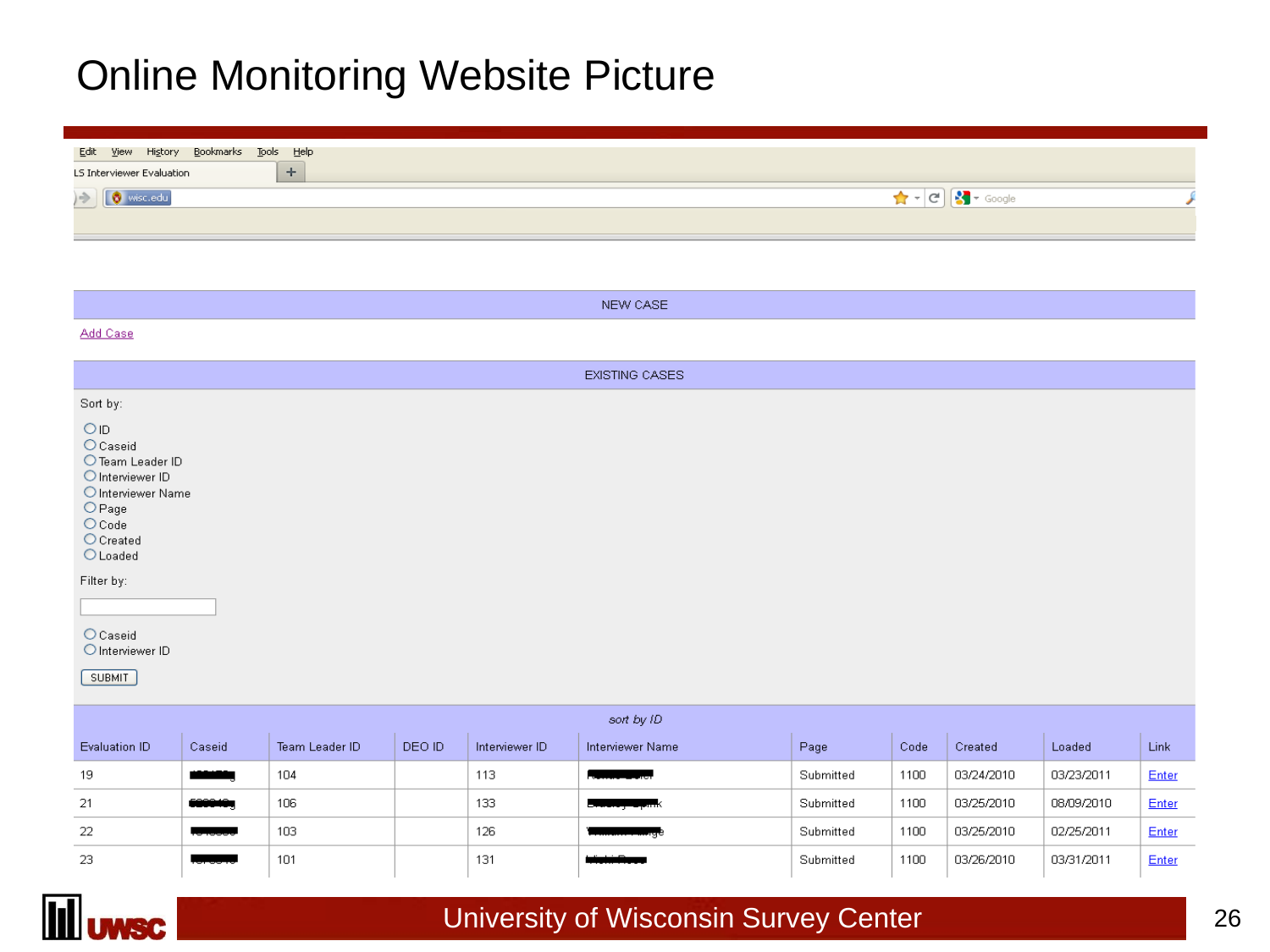### Online Monitoring Website Picture

| <b>WLS Interviewer Evaluation - Mozilla Firefox</b>                                                                                           |                                                                                                                                         |  |  |  |  |  |  |
|-----------------------------------------------------------------------------------------------------------------------------------------------|-----------------------------------------------------------------------------------------------------------------------------------------|--|--|--|--|--|--|
| Edit View History<br>Bookmarks<br>Tools<br>Help<br>File:<br>WLS Interviewer Evaluation<br>$\boldsymbol{\times}$<br>WLS Interviewer Evaluation | ÷<br>$\times$                                                                                                                           |  |  |  |  |  |  |
| wisc.edu                                                                                                                                      | $\frac{1}{2}$ $\sqrt{ }$ Google<br>$\mathbb{Z}$ - $ C $                                                                                 |  |  |  |  |  |  |
|                                                                                                                                               |                                                                                                                                         |  |  |  |  |  |  |
| <b>Interview Protocol</b>                                                                                                                     | Wisconsin                                                                                                                               |  |  |  |  |  |  |
| <u>Response Sensitive</u><br><b>Standardized</b>                                                                                              | <b>INTERVIEW PROTOCOL</b>                                                                                                               |  |  |  |  |  |  |
| <u>Interviewing</u>                                                                                                                           | <b>INTERVIEW PROTOCOL</b>                                                                                                               |  |  |  |  |  |  |
| <u>Antropometric</u><br><b>Measures</b>                                                                                                       | <b>Exceeds Standards</b><br>Meets Standards<br>Unacceptable<br>Needs Improvement<br>O<br>$\circ$<br>◯<br>Overall Comments:              |  |  |  |  |  |  |
| <b>Interview</b><br><b>Administration</b>                                                                                                     |                                                                                                                                         |  |  |  |  |  |  |
| <b>Saliva DNA Collection</b>                                                                                                                  | Verbatim<br>(Reads each question exactly as written, including directives)                                                              |  |  |  |  |  |  |
| <b>Case Management</b>                                                                                                                        | <b>Sometimes</b><br>Mostly<br>Never<br>N/A<br>Always<br>$\circ$<br>$\circ$<br>O<br>$\circ$<br>◯                                         |  |  |  |  |  |  |
| <b>Overall Performance</b>                                                                                                                    | Comments and/or specific examples:                                                                                                      |  |  |  |  |  |  |
| SAVE                                                                                                                                          | æ                                                                                                                                       |  |  |  |  |  |  |
|                                                                                                                                               | Does Not Interpret<br>(Does not provide interpretation of a word or question, except for definitions included within<br>the instrument) |  |  |  |  |  |  |
|                                                                                                                                               | NI/A<br>Ahmays<br>Mostly<br>Sometimes<br>Never                                                                                          |  |  |  |  |  |  |

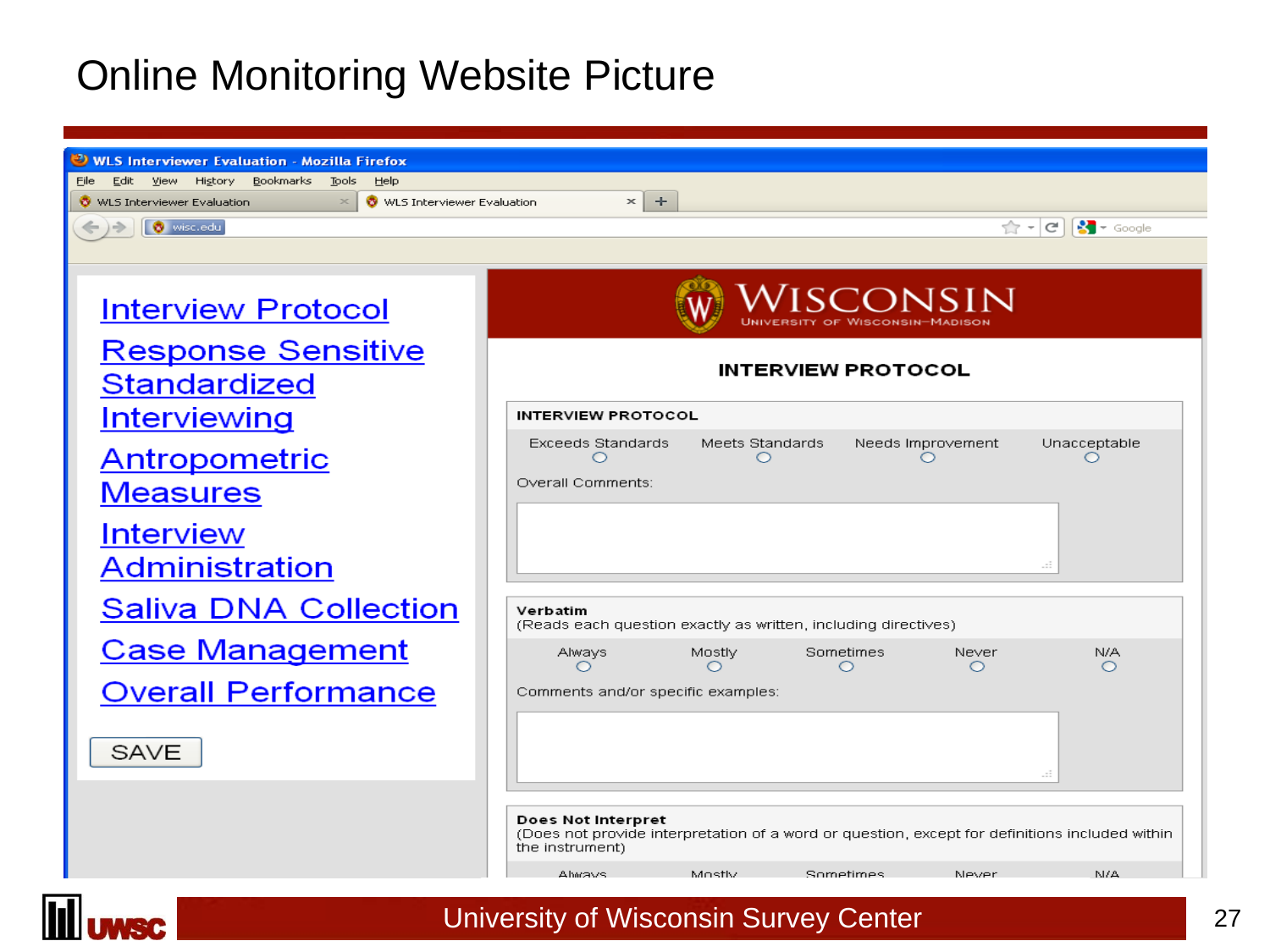## **Wishlist**

© 2011. Materials may not be reproduced without permission of the author



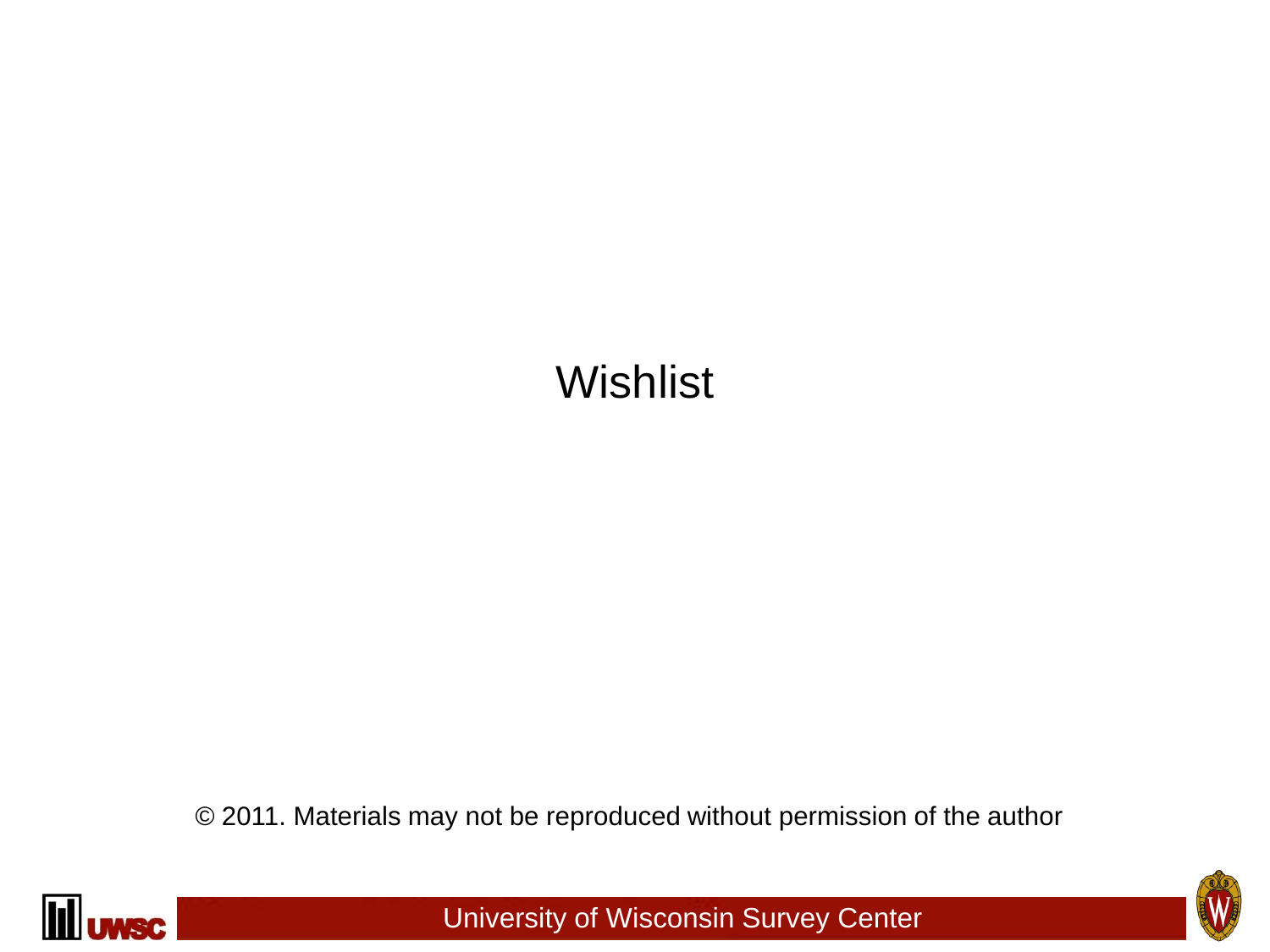### Wishlist for the Future

- The ability to conduct live monitoring through some online process
- 'Data Entry' playback of case during monitoring review
- Web monitoring form able to email documents directly to interviewers